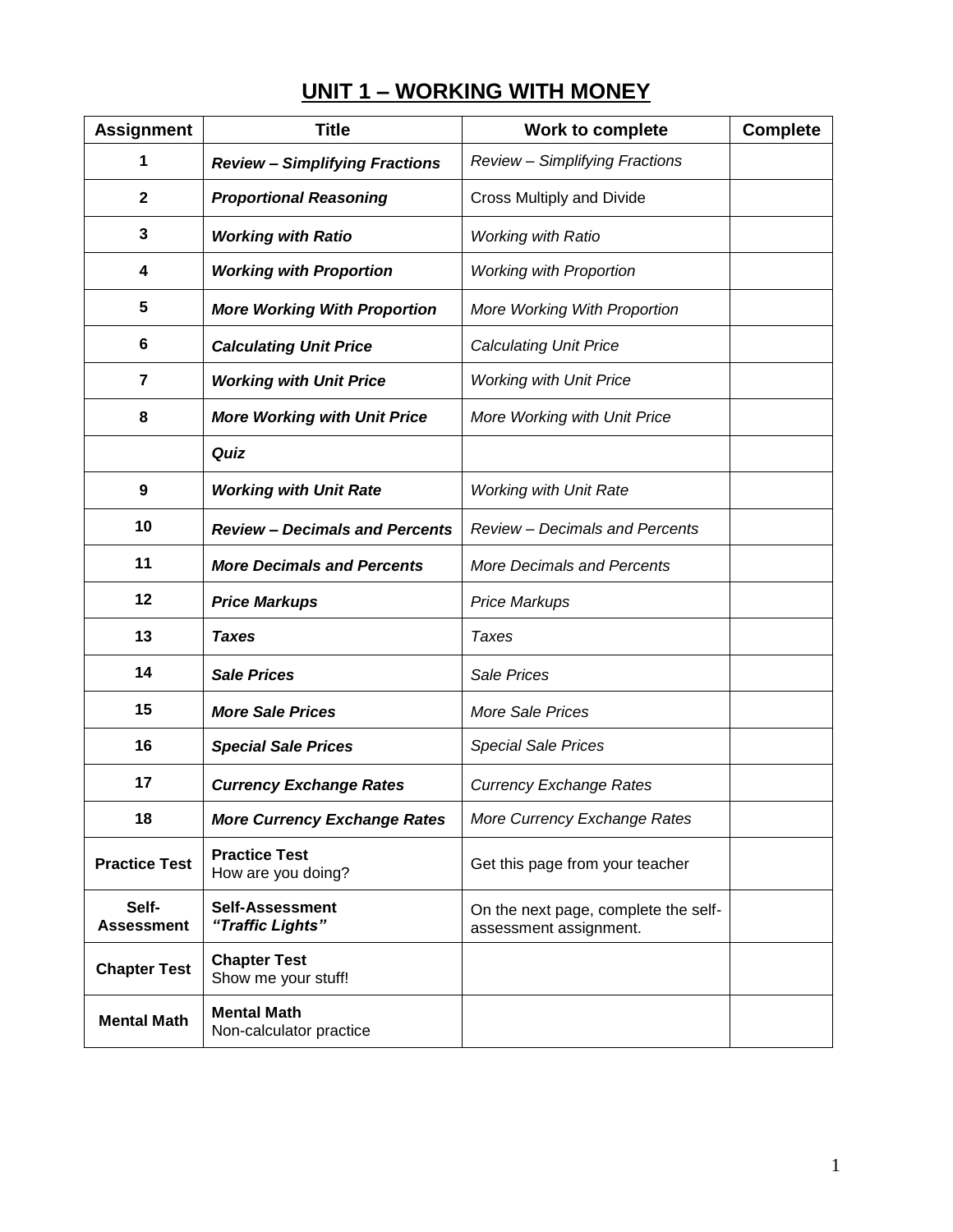#### **Self-Assessment**

In the following chart, show how confident you feel about each statement by drawing one of the following:  $\ddot{\odot}$ ,  $\odot$ , or  $\odot$ . Then discuss this with your teacher **BEFORE** you write the test!

| <b>Statement</b>                                                                                    |  |  |  |
|-----------------------------------------------------------------------------------------------------|--|--|--|
| After completing this unit;                                                                         |  |  |  |
| I can use proportions to solve different types of problems                                          |  |  |  |
| I can calculate unit prices and unit rates                                                          |  |  |  |
| I can use unit prices to determine the best buy                                                     |  |  |  |
| I can calculate discounts and price mark-ups, and sale prices                                       |  |  |  |
| I can calculate taxes on an article given the appropriate tax<br>rates                              |  |  |  |
| I can calculate percent savings or discounts as a percentage of<br>the original price               |  |  |  |
| I can calculate final prices, both without taxes and with taxes                                     |  |  |  |
| I understand how foreign currencies are exchanged for<br>$\bullet$<br>Canadian money and vice versa |  |  |  |

# **Vocabulary: Unit 1**

buying rate (currency) currency exchange rate markup percent promotions proportion rate ratio selling rate (currency) unit price unit rate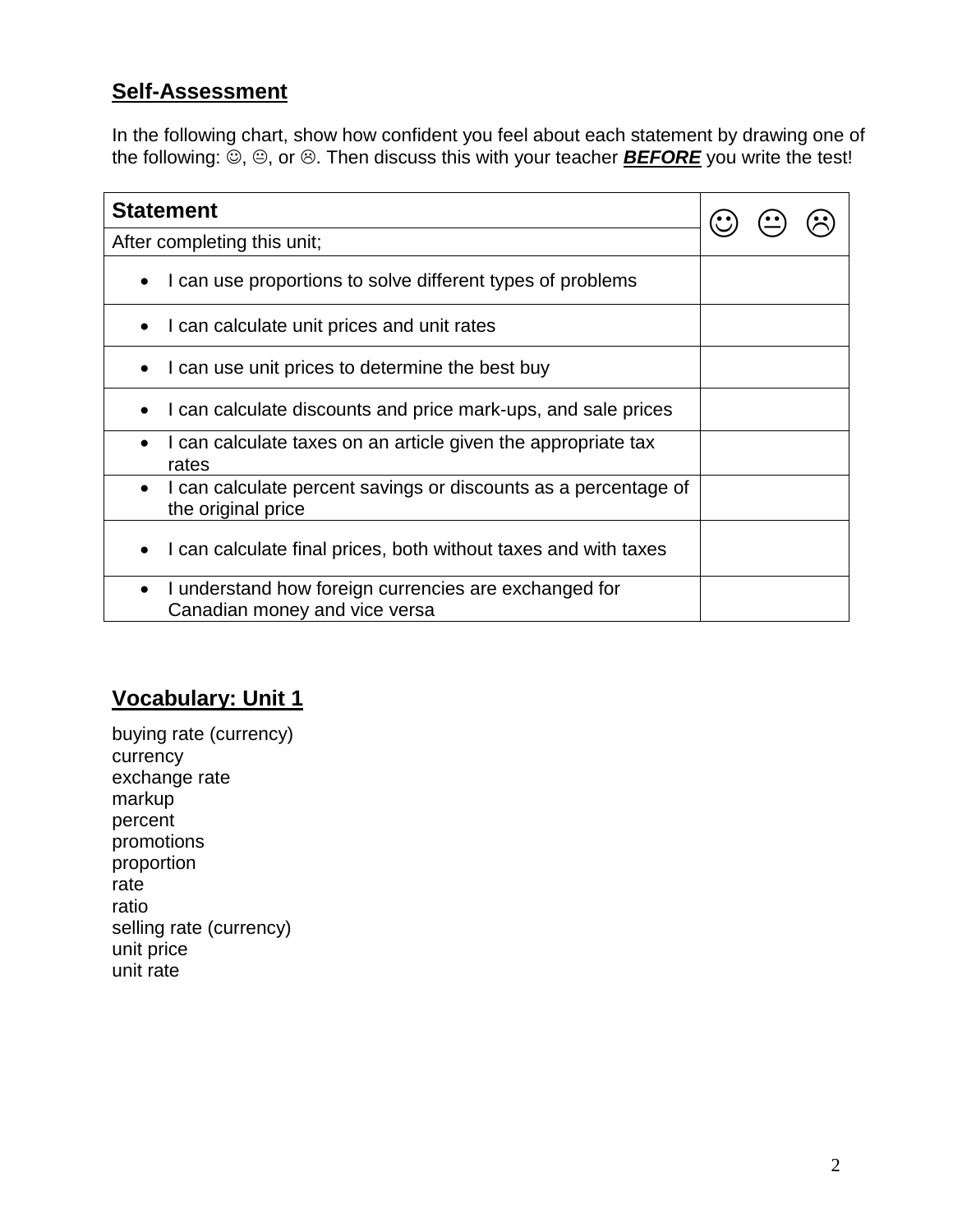#### **REVIEW – SIMPLIFYING FRACTIONS**

To simplify a fraction, divide the numerator and denominator by a common factor. Easy common factors to start with are 2 for even numbers, 3, or 5. If the resulting fraction cannot be divided by any other common factor, then it is in **lowest terms**. If it can be divided again by another common factor, keep repeating the process until it is in lowest terms.

Example 1: Simplify  $18 \leftarrow$  numerator 27 ← denominator Solution A:  $18 \div 9 = 2$  Simplify, using a factor of 9  $27 \div 9 = 3$ Solution B:  $18 \div 3 = 6 \div 3 = 2$  Simplify, using a factor of 3, twice  $27 \div 3 = 9 \div 3 = 3$ 

#### **ASSIGNMENT 1 – SIMPLIFYING FRACTIONS**

1) Simplify these fractions to their lowest terms. Show your work!

a) 
$$
\frac{4}{16}
$$
 b)  $\frac{3}{12}$  c)  $\frac{25}{75}$ 

d) 
$$
\frac{15}{21}
$$
 e)  $\frac{8}{18}$  f)  $\frac{45}{100}$ 

g)  $\frac{2}{5}$ h)  $\frac{3}{21}$ i)  $\frac{7}{56}$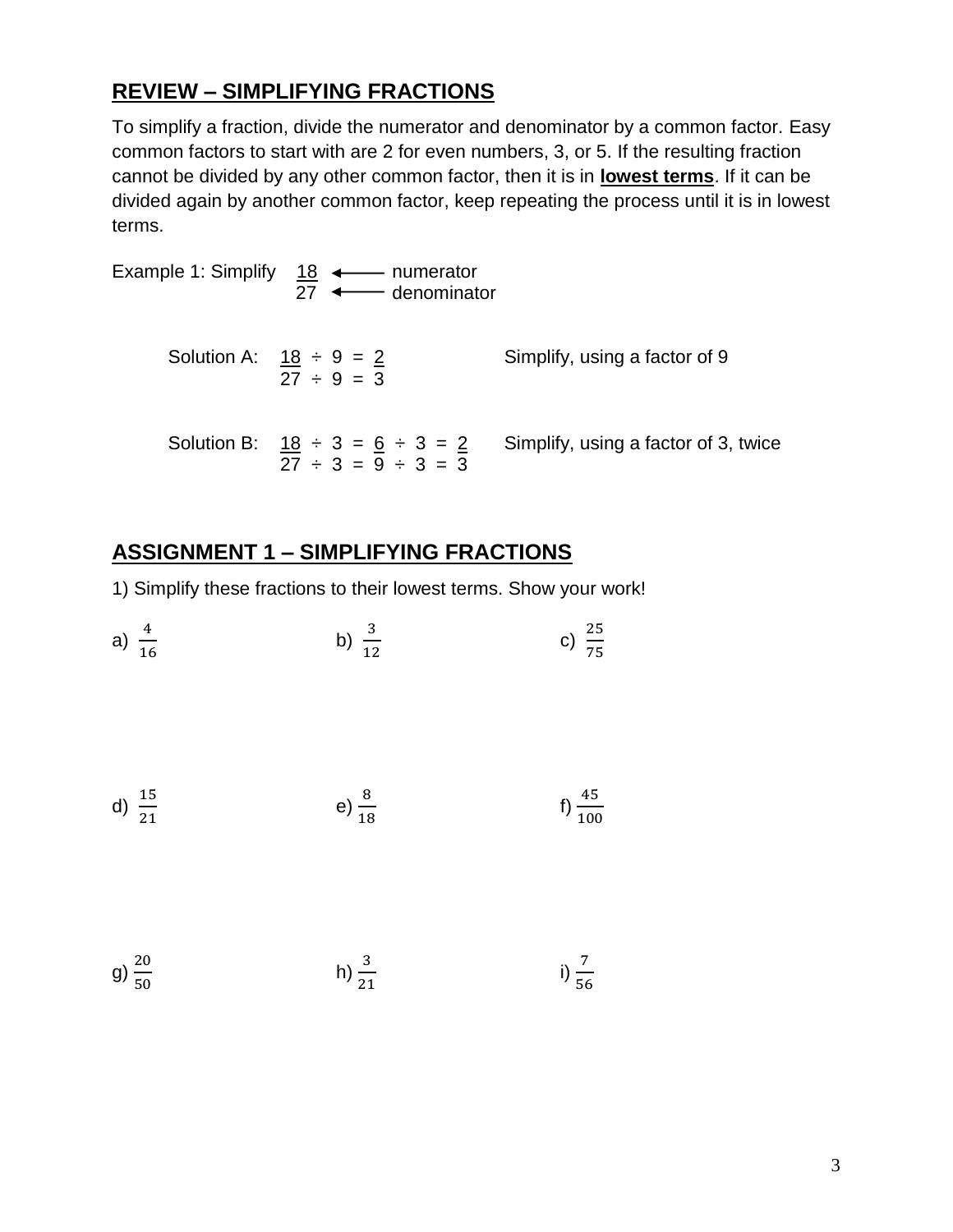### **PROPORTIONAL REASONING**

A **ratio** is a comparison between two numbers measured in the same units.

A ratio can be expressed in three ways as shown below:

as a fraction 16 9 in words by using the word "**to**" **9 to 16** a notation using colon **: 9 : 16**

Ratios, like fractions, can be simplified. For example, the ratio **150 : 15** can also be expressed

15 150 which can be simplified  $\frac{150 \div 15}{15 \div 15} = 10$ 

Notice that the numerator of the fraction is larger than the denominator. This can be common with ratios.

If two ratios are equivalent (equal), the first (top) term of each ratio compares to the second (bottom) term in an identical manner. You can represent this equivalence in the two ratios here:

$$
\frac{150}{15} = \frac{10}{1}
$$

An equation showing equivalent ratios is called a **proportion**.

#### Cross Multiply and Divide

When two fractions are equal to each other, any unknown numerator or denominator can be found. The following example shows the process.

Example 1: Find x when 
$$
\frac{x}{3} = \frac{2.1}{4}
$$

Solution: Cross multiply means multiply the numbers across the equals sign (the arrow). The divide part means divide that result by the number opposite the unknown ( *x* ) as shown below.

$$
\frac{x}{3} = \frac{2.1}{4}
$$

This gives the result  $x = 3 \times 2.1 \div 4$ 

In other words, if 3  $\frac{x}{2}$  = 4  $\frac{2.1}{1}$  , then  $x = 3 \times 2.1 \div 4 = 1.575$ 

It does not matter where the unknown ( *x* ) is in the proportion, This process works for all situations.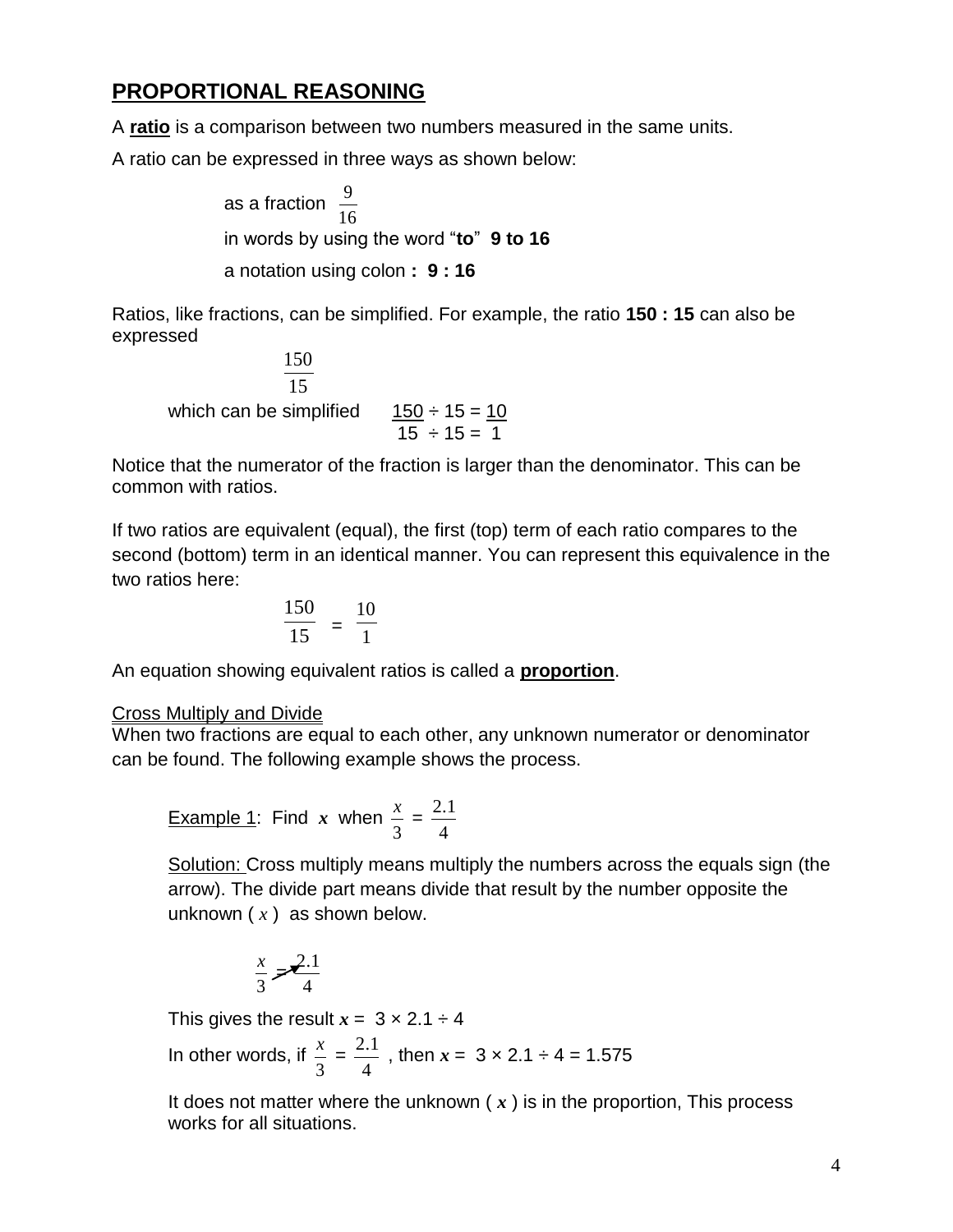This process can also be used when one side of the equal sign is not in fraction form.

**Example 2:** Find *x* when  $27 = \frac{4}{3}$ *x* Solution: Step 1. The number 27 is the same as  $\frac{1}{1}$ 27 . So, place a 1 under the 27 to get: 1 27  $=$   $\frac{1}{3}$ *x* <u>Step 2.</u> Cross multiply and divide as above  $\frac{1}{1}$ 27  $\leq \frac{1}{3}$ *x* to solve. So:  $x = 27 \times 3 \div 1$ 

#### **ASSIGNMENT 2 – CROSS MULTIPLY AND DIVIDE**

*x* = 81

Find the missing term by using cross multiply and divide. If necessary, round answers to one decimal place. SHOW YOUR WORK.

1. 7  $\frac{x}{x}$  = 35 4 2. 9  $\frac{2}{1}$  = 27 *x* 3. 18  $\frac{3}{2}$  = *x* 25 4. *x*  $\frac{3.2}{ } =$ 4 16 5. 6  $\frac{x}{x}$  = 17 0.5 6. *x* 25  $=$   $\frac{1}{200}$ 40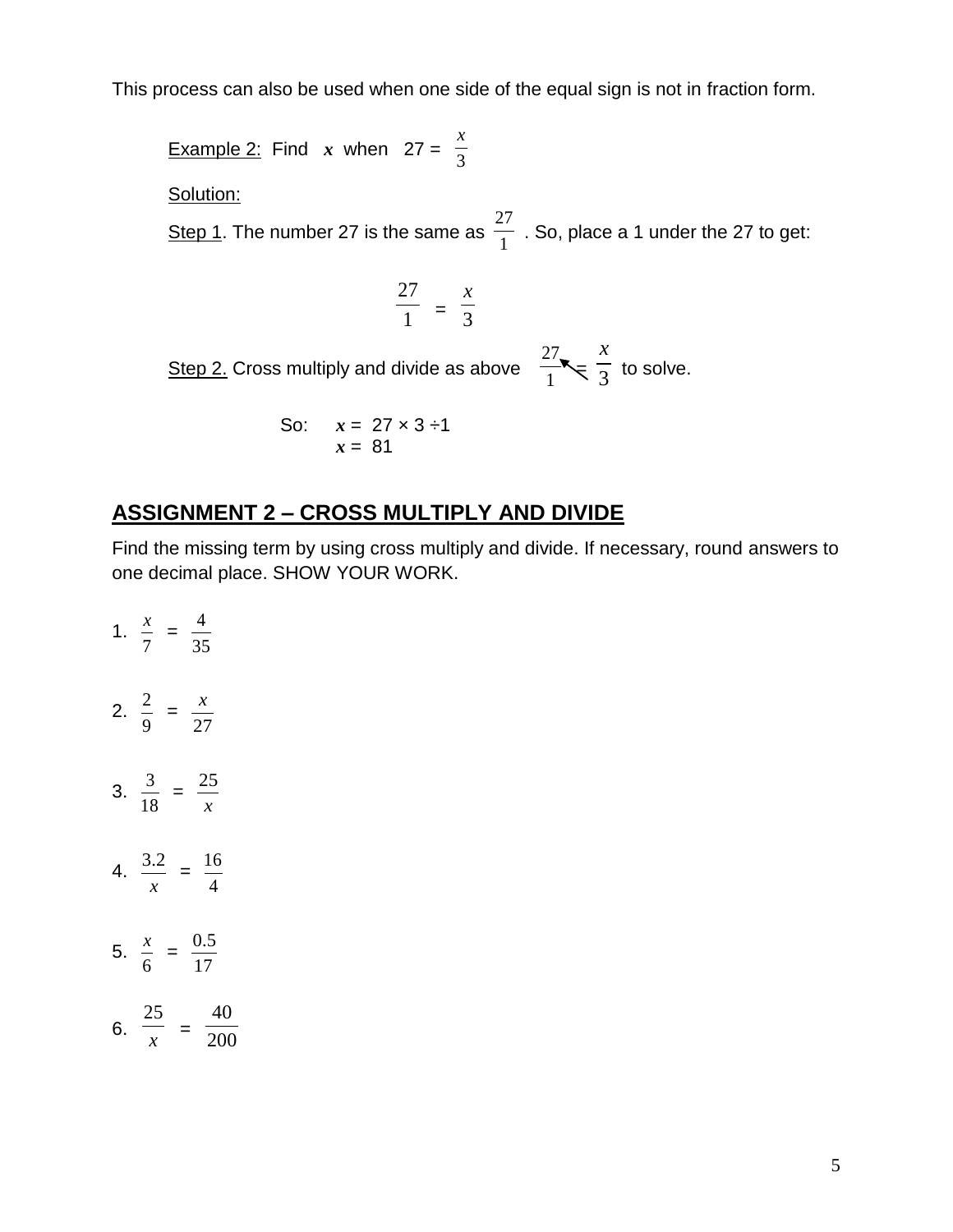# **WORKING WITH RATIO**

Ratios can be used in word problems to express the relationship between parts.

#### Example:

Charlie works as a cook in a restaurant. His chicken soup recipe contains:

- 11 cups of seasoned broth
- 5 cups of diced vegetables
- 3 cups of rice
- 3 cups of chopped chicken

Write the ratios for each of the following relationships.

- a) vegetables to chicken
- b) broth to vegetables
- c) chicken to rice
- d) chicken to the total ingredients in the recipe

#### Solution:

- a) vegetables to chicken is 5:3
- b) broth to vegetables is 11:5
- c) chicken to rice is 3:3 or 1:1
- d) chicken to the total ingredients in the recipe is  $3:22$  (11 + 5 + 3 + 3)

### **ASSIGNMENT 3 - WORKING WITH RATIO**

- 1) A conveyor belt has 2 pulleys. One pulley has a diameter of 45 cm and the other has a diameter of 20 cm. What is the ratio of the smaller diameter to the larger diameter?
- 2) On a bicycle with more than one gear, the ratio between the number of teeth on the front gear and the number of teeth on the back gear determines how easy it is to pedal. If the front gear has 30 teeth and the back gear has 10 teeth, what is the ratio of front teeth to back teeth?
- 3) What is the ratio of 250 mL of grape juice concentrate to 1 L of water? (Hint:  $1000 \text{ mL} = 1 \text{L}$ )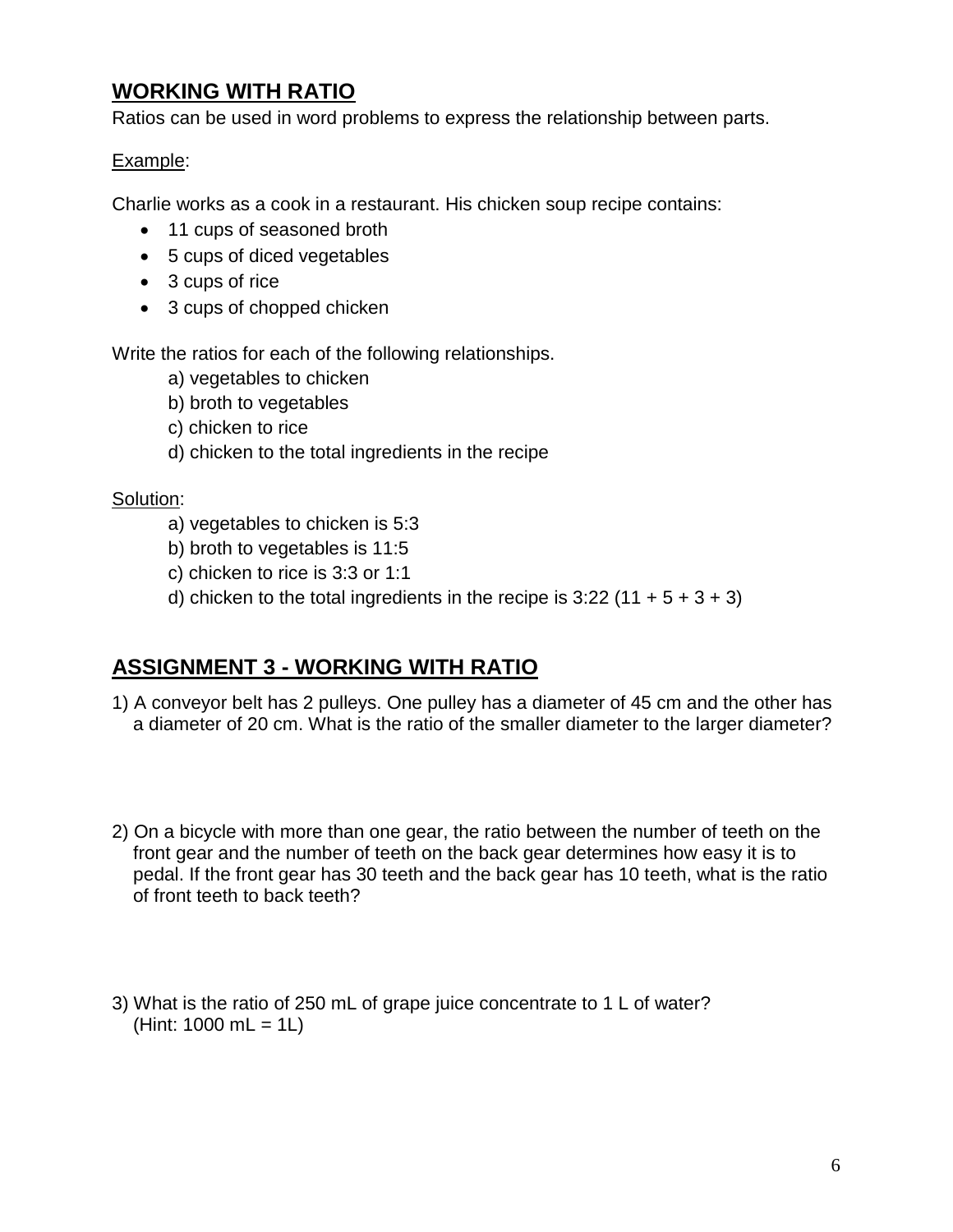#### **WORKING WITH PROPORTION**

When given a ratio and one of the parts, write a proportion to solve using cross multiply and divide. Use a letter or word to represent the parts to put the numbers in the correct location.

Example: For a painting, Greg mixes inks to get the tint he wants. He uses a ratio of yellow ink to white ink of 3:1 and red ink to yellow in of 2:3. a) How many mL of yellow ink would he use if he used 500 mL of white ink?

Solution: set up a proportion using the known ratio and English letters/words to represent the colours.

yellow  $3 = x$ white 1 500

 $x = 3 \times 500 \div 1 = 1500$  mL of yellow ink

b) How many mL of red ink would he need if he used 750 mL of yellow ink?

Solution: set up a proportion using the known ratio and English letters/words to represent the colours.

red  $2 = x$ yellow 3 750

 $x = 2 \times 750 \div 3 = 500$  mL of red ink

#### **ASSIGNMENT 4 - WORKING WITH PROPORTION**

- 1) If a secretary types 55 words in one minute, how long will it take the secretary to type a 2000 word report?
- 2) The ratio between Siu's height and Tai's height is 5:6. If Tai is 145 cm tall, how tall is Siu, to the nearest whole centimetre?
- 3) A mechanic can rotate the 4 tires on a truck in 15 minutes. How many minutes would it take the mechanic to rotate the tires on 5 trucks? Hint: what are you comparing??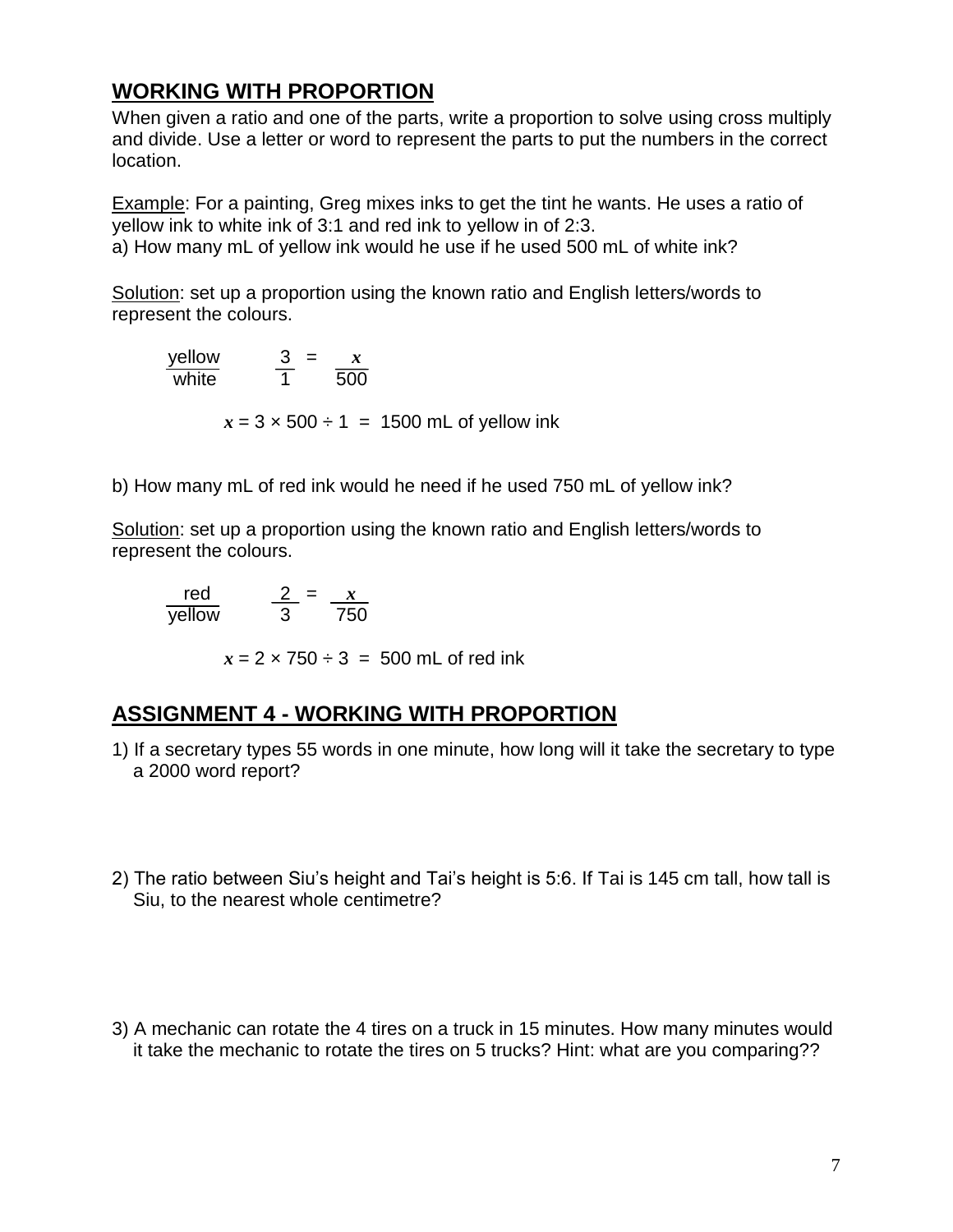### **MORE WORKING WITH PROPORTION**

Sometimes, the information given in a proportion question requires you to take a different approach to solving. This occurs when a part of the whole is being found.

Example: Tom and Susan made \$180 from their garage sale. Tom contributed fewer items do the money was divided between Tom and Susan in a ratio of 1:2. How much money did each person receive?

Solution: Since the ratio is 1:2, this means the money is divided into 3 parts of which Tom get one and Susan gets 2. When solving this problem, one proportion for each person is needed, with the comparison to the total money earned.

| Susan: | part<br>whole | $\frac{2}{3} = \frac{x}{180}$        |
|--------|---------------|--------------------------------------|
|        |               | So $x = 2 \times $180 \div 3 = $120$ |
| Tom    | part<br>whole | $\frac{1}{3} = \frac{x}{180}$        |
|        |               | So $x = 1 \times $180 \div 3 = $60$  |

#### **ASSIGNMENT 5 – MORE WORKING WITH PROPORTION**

1) The ratio of flour to butter in a recipe for pie crust is 2:1. If a baker makes 30 cups of piecrust, how many cups of flour and how many cups of butter does he need?

2) A compound of two chemicals is mixed in a ratio of 3:12. If there are 45 L of the compound, how much of each chemical is in the mixture?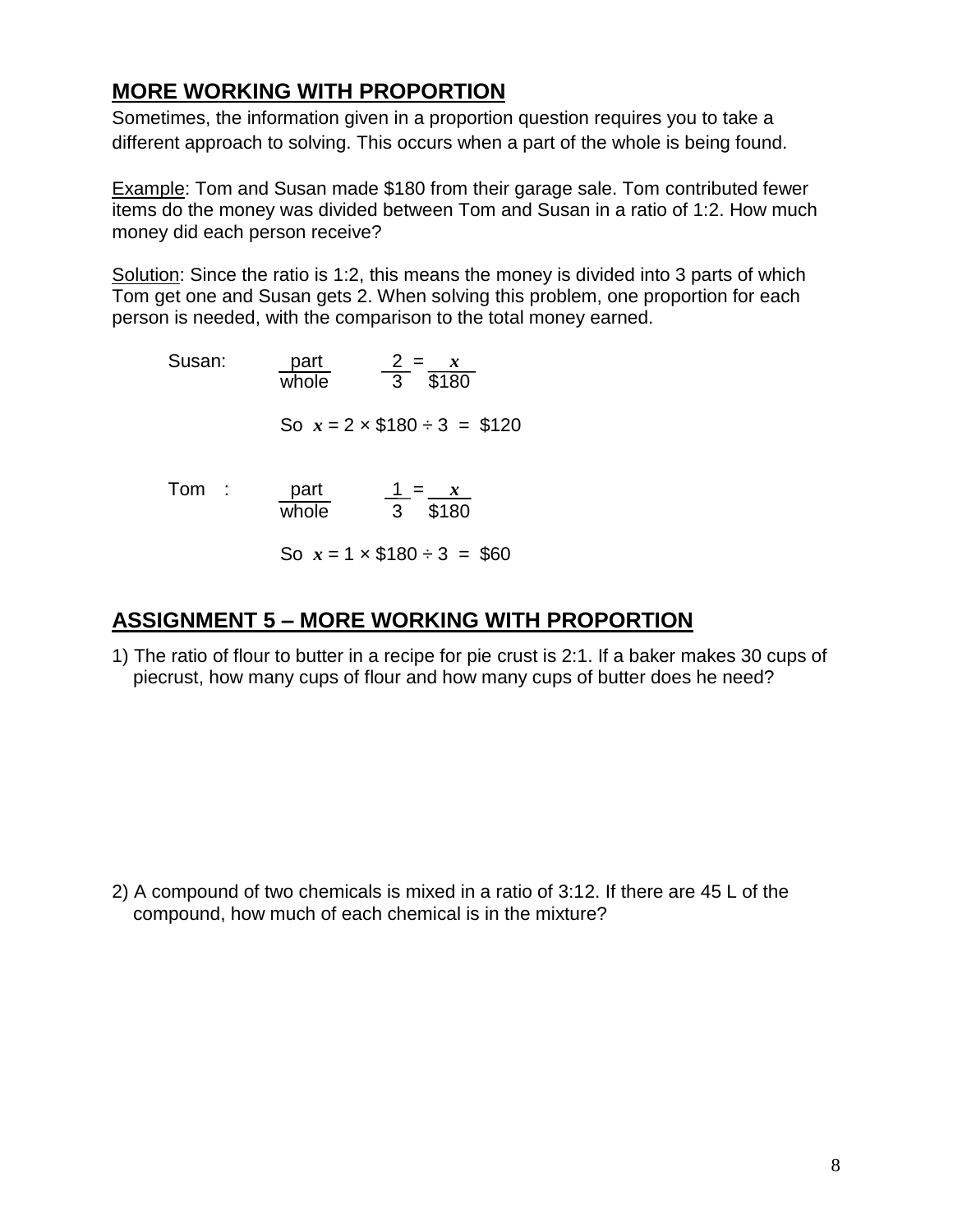# **CALCULATING UNIT PRICE**

The unit price of an item is the cost of one unit. It could be the cost of one can of pop in a 6-pack, it could be the cost of one egg in a dozen, it could be the cost of one kg in 10 kg of potatoes. Whatever the items, it is always the cost of one.

To calculate the unit price, ALWAYS take the money and divide it by the amount of the items you have. If difficulties are encountered, a proportion can always be used.

Example: If a carton of one dozen eggs costs \$3.29, how much does one egg cost?

Solution:  $$3.24 \div 12$  eggs = \$0.27 per egg

#### **ASSIGNMENT 6 – CALCULATING UNIT PRICE**

1) Calculate each unit price.

| a) \$3.99 for 2 kg of bananas |                                  | b) $18$ eggs for \$5.94   |         |
|-------------------------------|----------------------------------|---------------------------|---------|
| $\mathbb{S}$ and $\mathbb{S}$ | per kg                           |                           | per egg |
|                               | c) $$23.90$ for 1.5 kg of pecans | d) \$35.16 for 40L of gas |         |
|                               | per kg                           |                           | per L   |

2) Lindsay orders a case of 1000 paper coffee cups for her restaurant. If it costs her \$94.83 for the case, how much does one cup cost?

- 3) Frank is a locksmith. He buys a case of 144 padlocks for \$244.97. He sells each lock for \$5.50.
- a) How much does each lock cost Frank to buy?
- b) How much profit does Frank make when he sells one lock?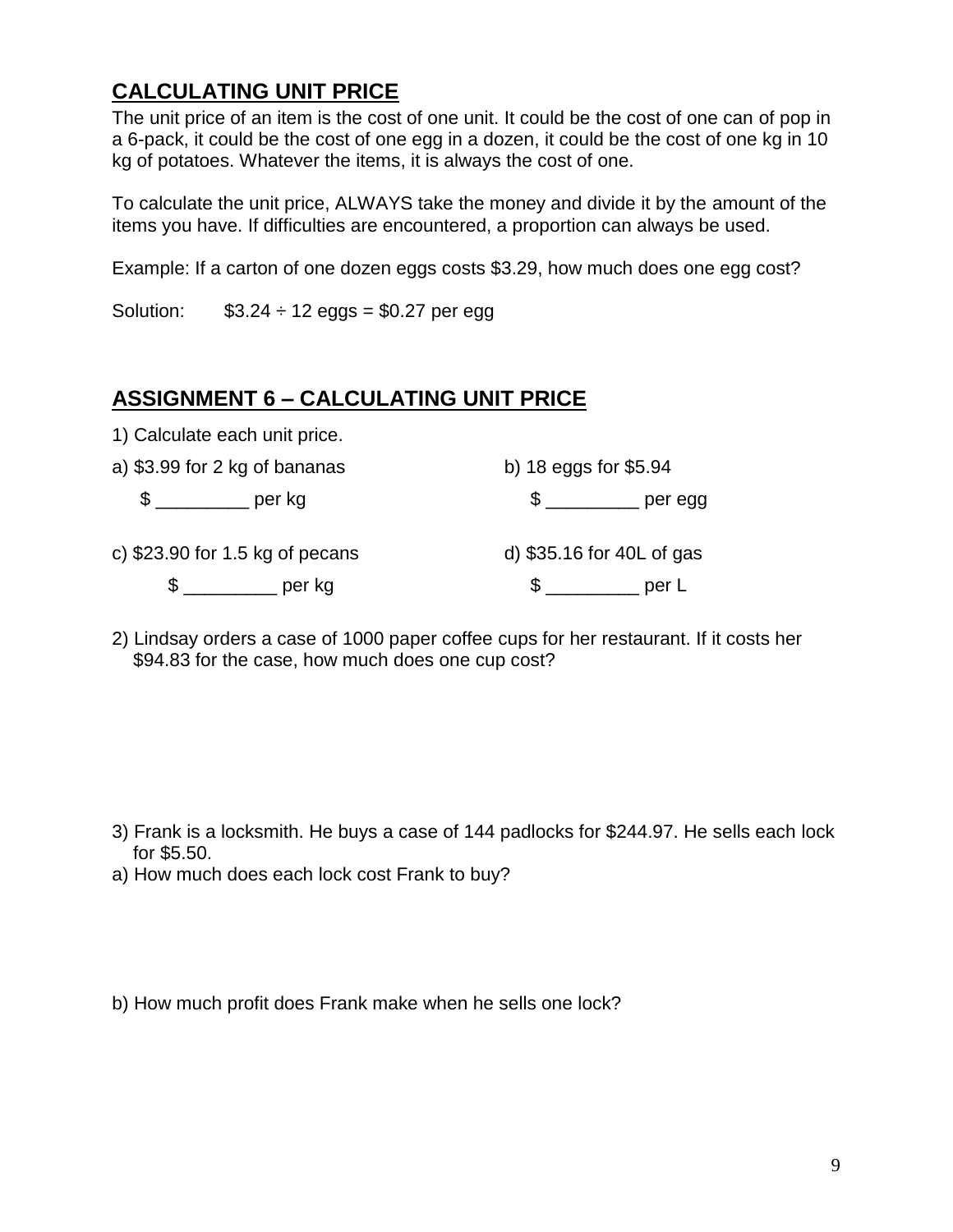# **WORKING WITH UNIT PRICE**

Often unit price is used to compare costs and fins which choice is the better buy. This is done by comparing the unit price of each item.

Example: A 48-oz can of tomatoes costs \$2.99. An 18-oz can costs \$1.19. Which is the better buy?

Solution: Find the unit price of 1-oz for each can and compare those costs.

| Can $A - 48$ -oz can | $$2.99 \div 48 = $0.062$ (approximately) |
|----------------------|------------------------------------------|
| Can $B - 18$ -oz can | $$1.19 \div 18 = $0.066$ (approximately) |

Therefore, the 48-oz can has a lower unit price and is the better buy.

# **ASSIGNMENT 7 – WORKING WITH UNIT PRICE**

1) A bookstore sells notebooks in packages of 12 for \$15.48. Another bookstore sells the same notebooks on packages of 15 for \$19.65. Which has the better unit price?

2) Which is the better buy: 6 muffins for \$7.59 or one dozen muffins for \$14.99?

3) Judd can buy three 8-foot pieces of lumber for \$2.60 each, or four 6-foot pieces for \$1.92 each. Which is the better buy?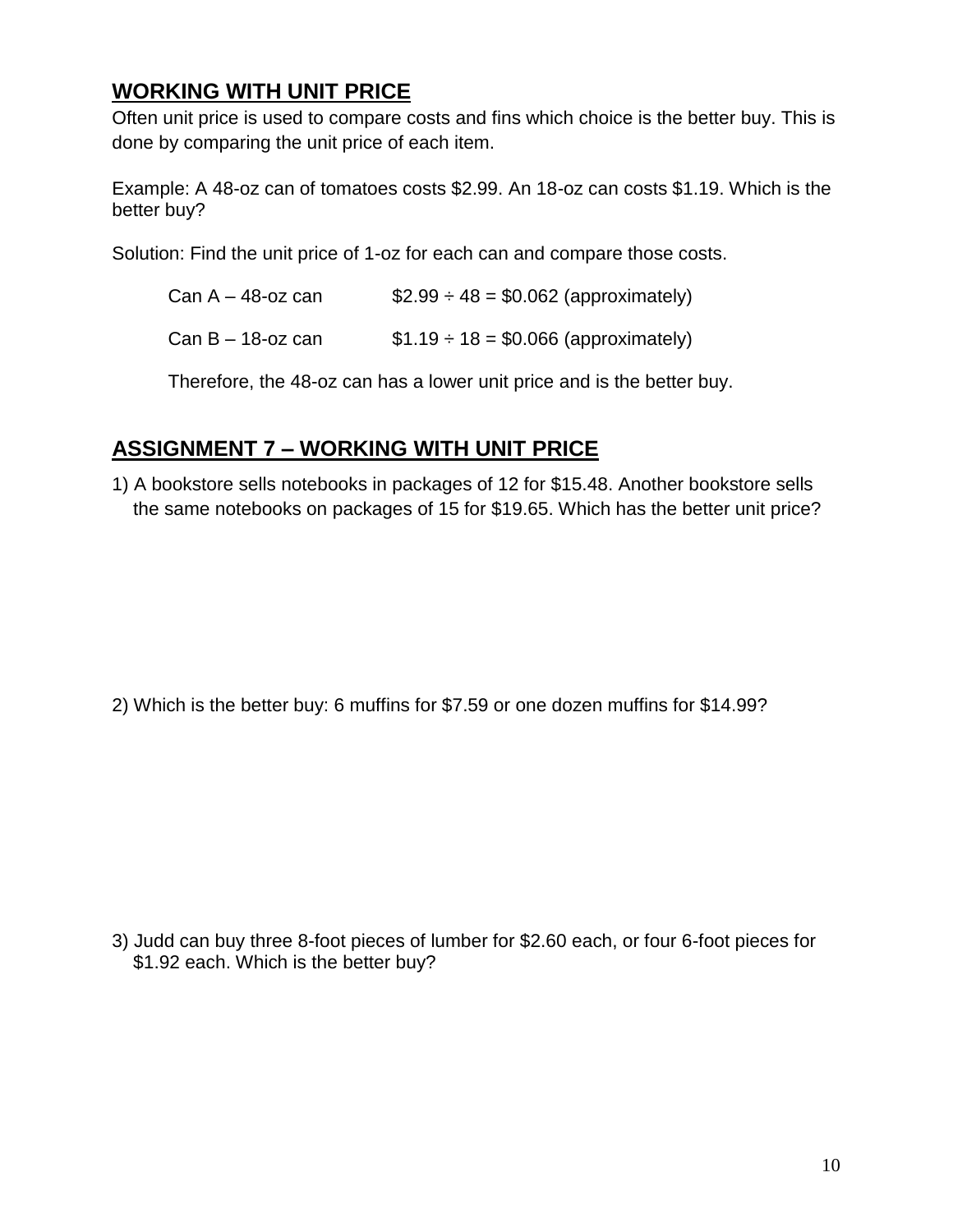# **MORE WORKING WITH UNIT PRICE**

Often it is necessary to use the unit price to make a further calculation. This can be done in two ways: finding the unit price and using it in further calculations, or using a proportion and one calculation. Both can be done correctly.

Example: If 1.5 m of fabric costs \$12.63, how much will 2.75 m cost?

Solution A: Find the unit price of the fabric and then multiply to find the cost of 2.75 m

Unit Price =  $$12.63 \div 1.5 \text{ m} = $8.42 \text{ per metre}$ Cost of 2.75 m =  $$8.42 \times 2.75$  m =  $$23.16$ 

Solution B: Use a proportion to find the cost of 2.75 m

| fabric | 1.5 <sub>m</sub> | $=$ \$12.63 |
|--------|------------------|-------------|
| cost   | $2.75 \text{ m}$ |             |

 $x = $12.63 \times 2.75 \div 1.5 = $23.16$ 

### **ASSIGNMENT 8 – MORE WORKING WITH UNIT PRICE**

1) If 2.5 kg of potatoes cost \$8.25, how much will you pay for 7 kg?

2) If it cost Wayne \$5.45 to buy 5 L of gas for his lawnmower, how much would he have to pay to fill his car with 48 L of gas?

3) Sash is a landscape gardener. He found a 200-foot roll of string trimmer line for \$18.75. At this ratio, what would a 150-foot roll of cost?

### **ASK YOUR TEACHER FOR THE UNIT QUIZ.**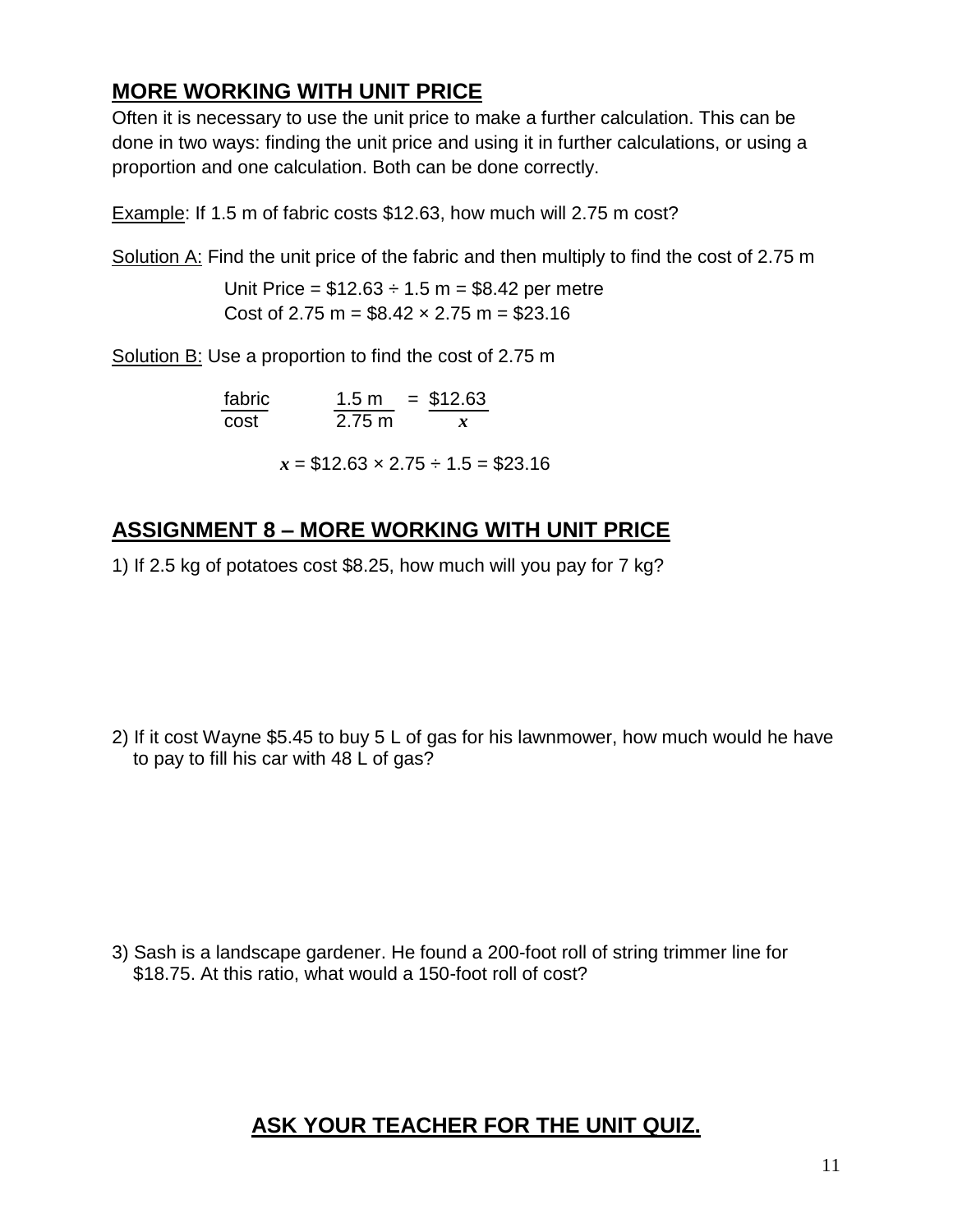# **WORKING WITH UNIT RATE**

A **rate** is a ratio comparing two numbers measured in different units. This type of questions is dealt with in exactly the same way as unit price but paying attention to the units.

Some examples of rates include

- \$1.69 / 100 g for the cost of ham at the deli
- 80 km/h for how fast a car travels
- \$38.00/4 for how much you earn at work

Example: If you earn \$150.00 in 12 hours, how much will you earn if you work 40 hours?

Solution A: Find the unit (hourly) rate and then multiply to find the earnings in 40 hours

Unit Rate =  $$150.00 \div 12 h = $12.50$  per hour Earnings =  $$12.50 \times 40 \text{ h} = $500.00$ 

Solution B: Use a proportion to find the earnings in 40 hours

| hours    | 12 h<br>$\mathbf{r} = \mathbf{r}$ | 40               |
|----------|-----------------------------------|------------------|
| earnings | \$150.00                          | $\boldsymbol{x}$ |

 $x = $150.00 \times 40 \div 12 = $500.00$ 

### **ASSIGNMENT 9 –WORKING WITH UNIT RATE**

1) A janitor makes a cleaning solution by mixing 30 g of concentrated powdered cleanser with 2 L of water. How much powder will she need for 5L of water?

2) If photocopy paper weighs 4.9 kg for every 500 sheets, how much will 700 sheets weigh?

3) If 5 cm on a map represents 2.5 km of actual ground, how many centimeters would 15 km of actual ground be on the map?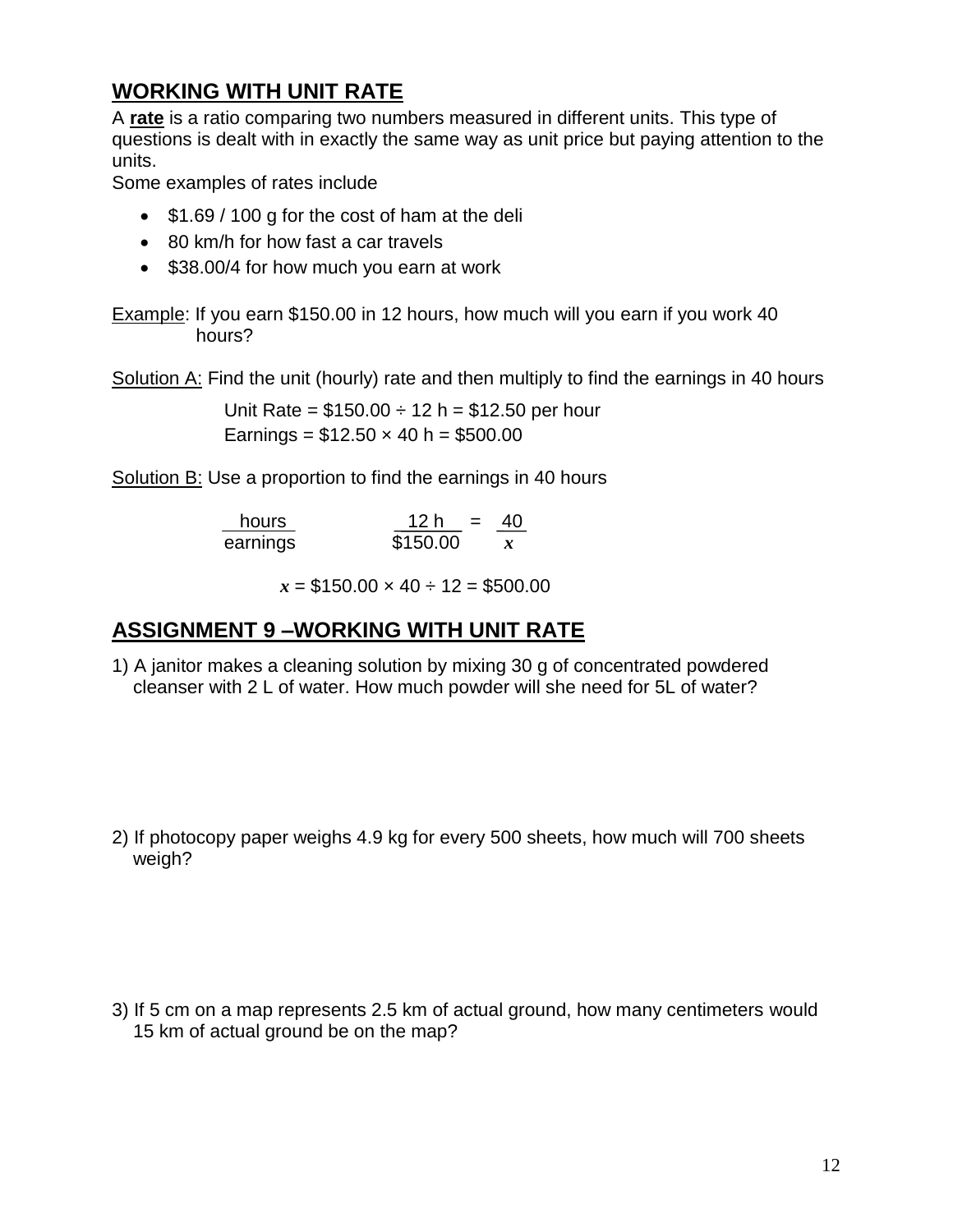#### **REVIEW – DECIMALS AND PERCENT**

A **percent** is a fraction out of 100. So if you got a mark of 86% on a test that means you got the equivalent of 86 out if 100.

A) To change a percent into a decimal, simply divide the percent number by 100.

Example: What is 67% as a decimal?

Solution:  $67\% \div 100 = 0.67$ 

B) To change a decimal to a percent, simply multiply the decimal by 100.

Example: Write the decimal 0.76 as a percent.

Solution:  $0.76 \times 100 = 76\%$ 

C) To change a fraction to a decimal, divide the numerator (top number) byt the denominator (bottom number).

**Example:** Write the fraction  $\frac{2}{5}$  as a decimal.

Solution:  $3 \div 5 = 0.6$ 

This decimal can then be changed to a percent as described in part B.

#### **ASSIGNMENT 10 – DECIMALS AND PERCENTS**

1) Write each percent as a decimal. a) 25% = \_\_\_\_\_\_\_\_\_\_\_\_ b) 7% = \_\_\_\_\_\_\_\_\_\_\_\_ c) 15% = \_\_\_\_\_\_\_\_\_\_\_\_

d)  $1.5\% =$  e)  $47\% =$  f)  $12.5\% =$ 

2) Write each decimal as a percent.



- d) 0.055 = \_\_\_\_\_\_\_\_\_\_\_\_ e) 0.1 = \_\_\_\_\_\_\_\_\_\_\_\_ f) 0.002 = \_\_\_\_\_\_\_\_\_\_\_\_
- 3) Write each Fraction as a decimal. Round to one decimal place if needed.

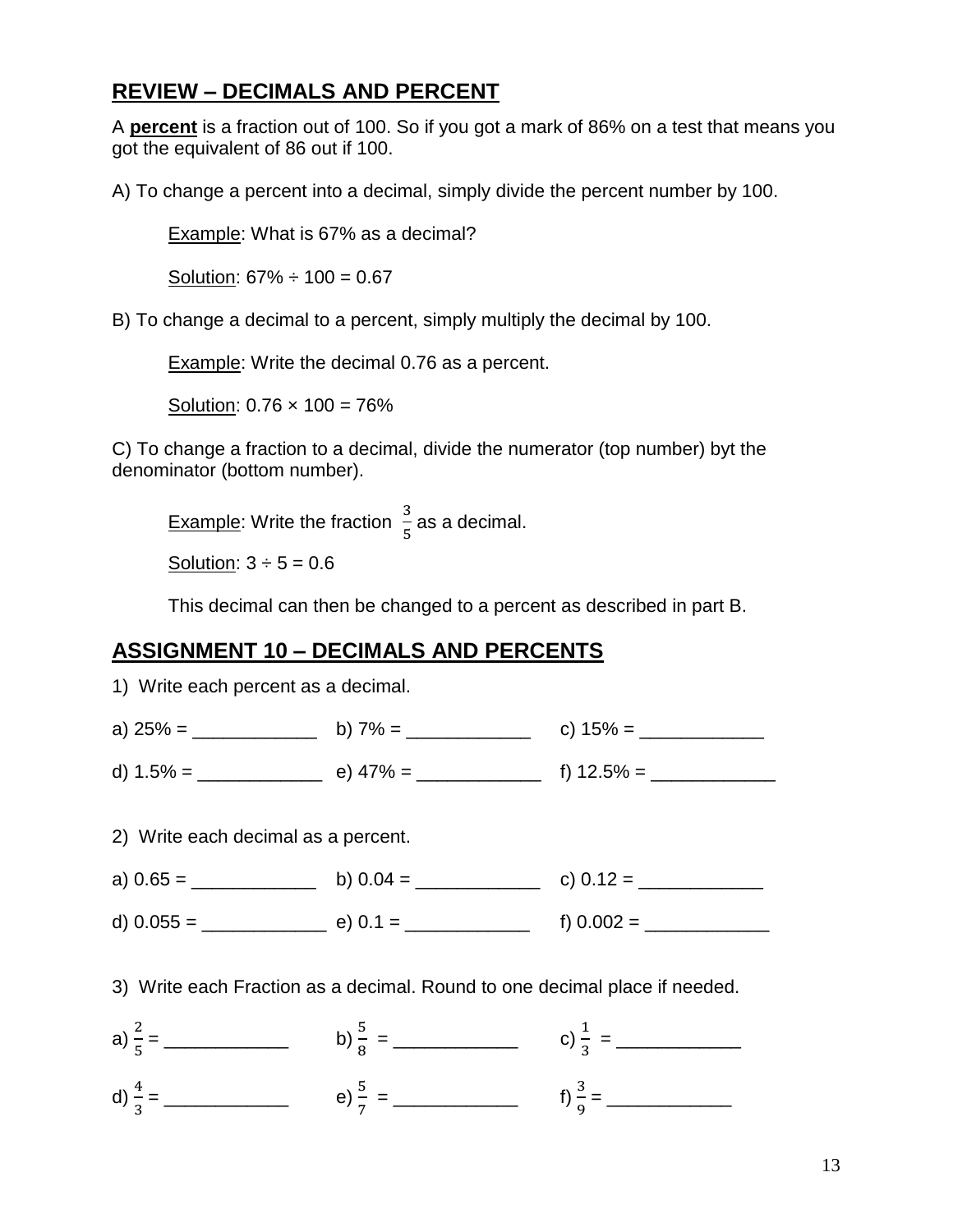#### **MORE DECIMALS AND PERCENT**

Often we are asked to find a percent of a number. This can be done with a proportion, remembering that a percent is a number always out of 100. It can also be done by converting the percent to a decimal and multiplying. When the percentage is placed over 100, the % sign is dropped.

Example: Calculate 20% of 45

Solution A: Set up the proportion and solve.

| part                            | $20 = x$ |    |                     |
|---------------------------------|----------|----|---------------------|
| whole                           | 100.     | 45 |                     |
|                                 |          |    |                     |
| $x = 20 \times 45 \div 100 = 9$ |          |    | So, 20% of 45 is 9. |

Solution B: Convert 20% to a decimal and multiply to solve.

$$
20\% \div 100 = 0.20
$$

 $0.20 \times 45 = 9$ 

NOTE: If the percentage is greater than 100 – and it can be – your answer will be larger than the number you started with.

---------------------------------------------------------------------------------------------------------------------

It is also possible to find the percentage given two numbers. To calculate what percent one number is of another means you need to determine what number out of 100 is equal to your ratio. Using a proportion of simplifying a fraction are the tow ways to solve this type of question.

Example: What percent is 5 of 20?

Solution A: Set up the proportion and solve.

| part                              | $x = 5$                        |
|-----------------------------------|--------------------------------|
| whole                             | $\frac{x}{100} = \frac{5}{20}$ |
| $x = 5 \times 100 \div 20 = 25\%$ | So, 5 of 20 is 25%             |

Solution B: Convert 5 of 20 to a fraction  $\frac{3}{20}$ , divide the numerator by the denominator, and multiply by 100 to solve.

$$
5 \div 20 = 0.25
$$
  
0.20 x 100 = 25%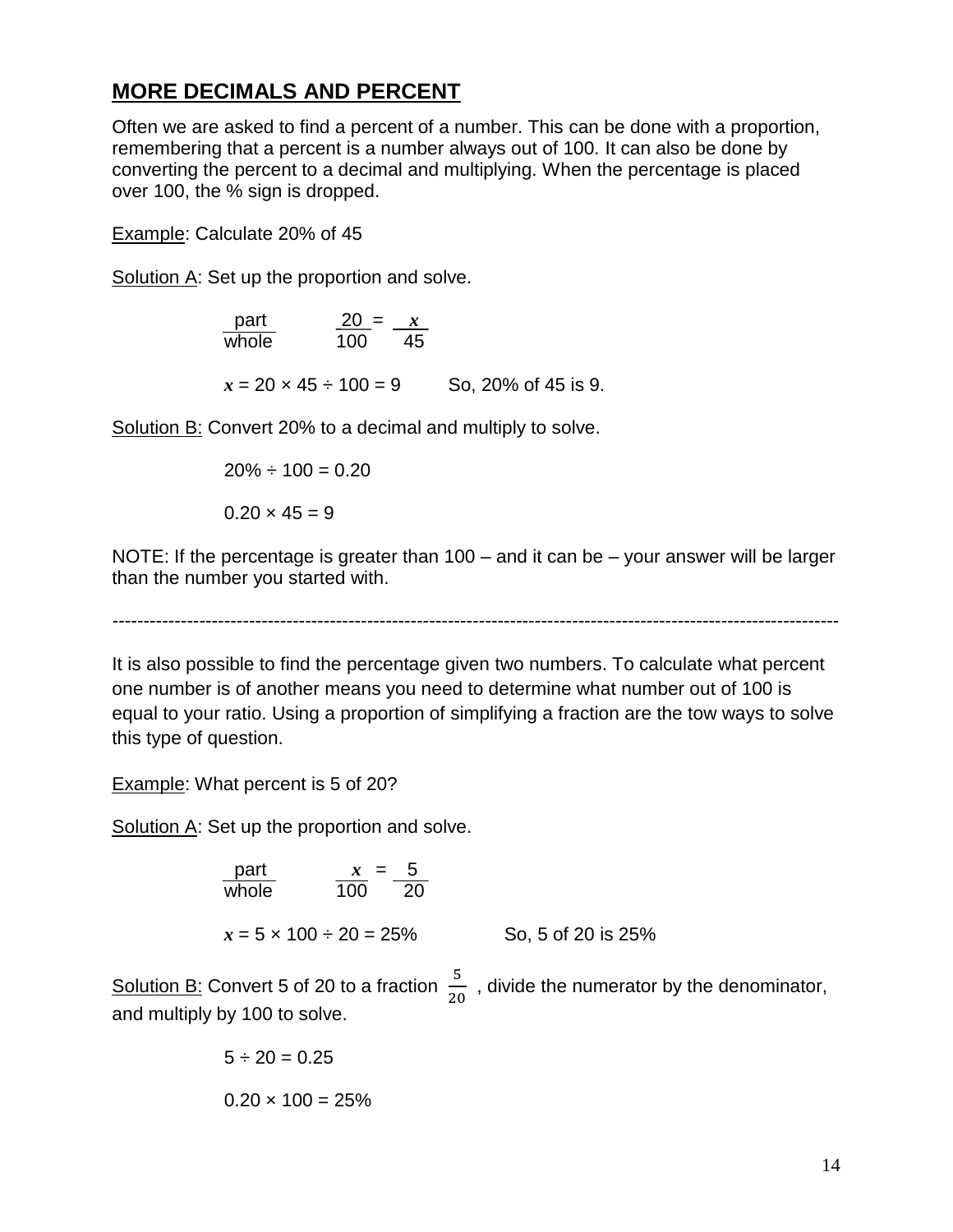# **ASSIGNMENT 11 – MORE DECIMALS AND PERCENTS**

| 1) Calculate the following percentages.<br>a) 15% of 300                               | b) 45% of 1500 |
|----------------------------------------------------------------------------------------|----------------|
| c) 140% of 70                                                                          | d) 175% of 24  |
| e) 7.8% of 50                                                                          | f) 0.3% of 175 |
| g) 200% of 50                                                                          | h) 135% of 25  |
| 2) Calculate what percentage the first number is of the second number.<br>a) 65 of 325 | b) 135 of 405  |

c) 68 of 42 d) 13 of 65

|  | e) 1 of 12 | f) 625 of 50 |
|--|------------|--------------|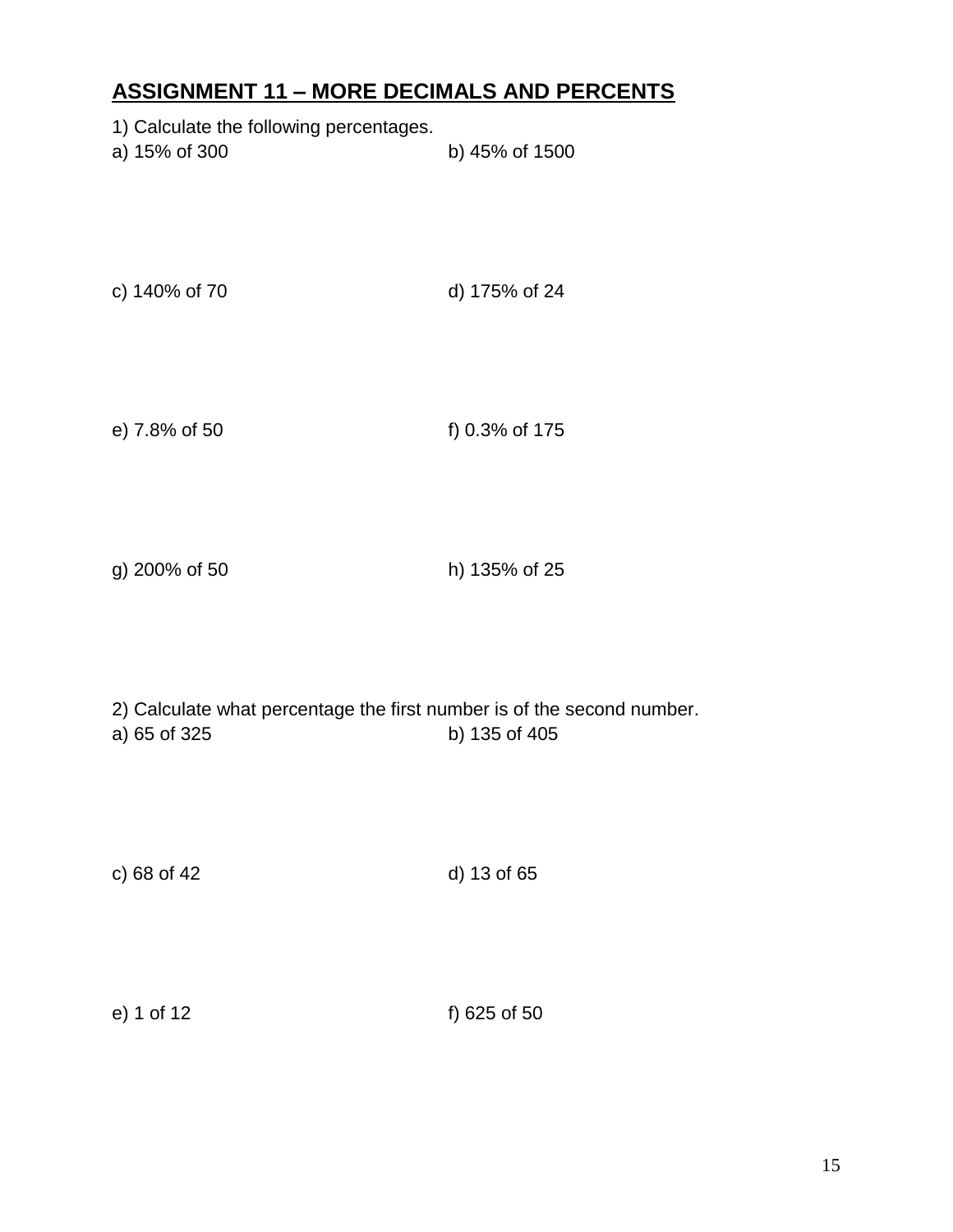### **PRICE MARKUPS**

When a person owns a business, the merchandise is bought at a wholesale cost – what the business owner pays for the goods – and is sold at a higher price, called the retail price. The difference between these two prices is called the **markup**, and it is usually a percentage of the wholesale price.

Example: Melanie owns a clothing store. She marks up the price of her goods by 85% of the wholesale price.

a) What is the markup, in dollars, on a coat that has a wholesale price of \$125?

Solution: First, change 85% to a decimal.

 $85\% \div 100 = 0.85$ 

Second, multiply the wholesale price by the markup as a decimal.

 $$125 \times 0.85 = $106.25$  The markup is \$106.25

b) What is the retail price? (The price Melanie charges her customers.)

Solution: Add the wholesale price and the markup together.

 $$125 + $106.25 = $231.25$  The retail cost is \$231.25

### **ASSIGNMENT 12 – PRICE MARKUPS**

1) The markup on a bicycle at a sporting goods store is 125%. The wholesale price of the bicycle is \$450.00. What is the markup in dollars?

- 2) The wholesale price for a bottle of shampoo is \$7.25. What is the markup in dollars if the shampoo is marked up by 25%?
- 3) A jacket and skirt outfit is marked up by 60%. If the wholesale price of the outfit is \$117.45, what would the markup be in dollars and the retail price?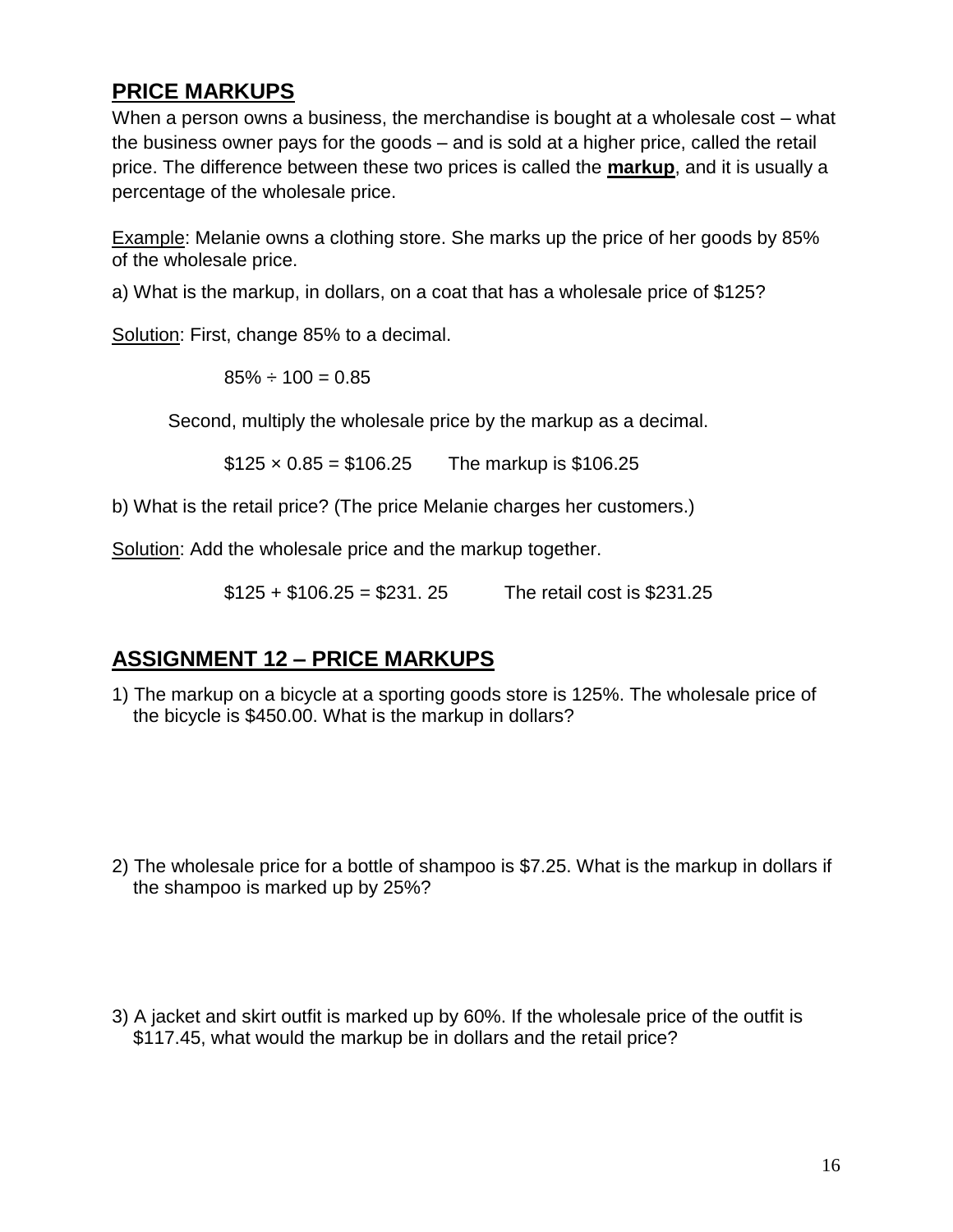4) What should Max charge for a package of paper plates in his store if he bought them for \$9.00 and he wants to make a 75% profit?

5) The markup on a hamburger at McDonalds is 200%. A hamburger costs \$2.25 to make. What is the markup and how much will a customer be charged for the hamburger?

# **TAXES**

Taxes are added to the price of most articles and services purchased. Taxes are a percentage of the cost of the item. The higher the cost, the more taxes are paid. Tax rates are different in each province and territory across Canada. Some charge GST, PST, either, both, or HST. Tax rates will always be supplied in order to solve the problems.

Example: Marie needs a pair of safety boots that cost \$179.99.

a) How much will the taxes be if GST is 5% and PST is 6%?

Solution: These taxes can be calculated separately or combined in one calculation.

| Separate taxes: | $5\% = 0.05$<br>$6\% = 0.06$                                    |                                         |
|-----------------|-----------------------------------------------------------------|-----------------------------------------|
|                 | $$179.99 \times 0.05 = $9.00$<br>$$179.99 \times 0.06 = $10.80$ | The GST is \$9.00<br>The PST is \$10.80 |
|                 | The total taxes paid will be $$9.00 + $10.80 = $19.80$          |                                         |
|                 | Combined taxes: $5\% + 6\% = 11\%$                              |                                         |
|                 | $$179.99 \times 0.11 = $19.80$                                  | The taxes are \$19.80                   |

b) What is the final price of the boots?

Solution: The final price is calculated by adding the tax amounts to the retail price.

 $$179.99 + $19.80 = $199.75$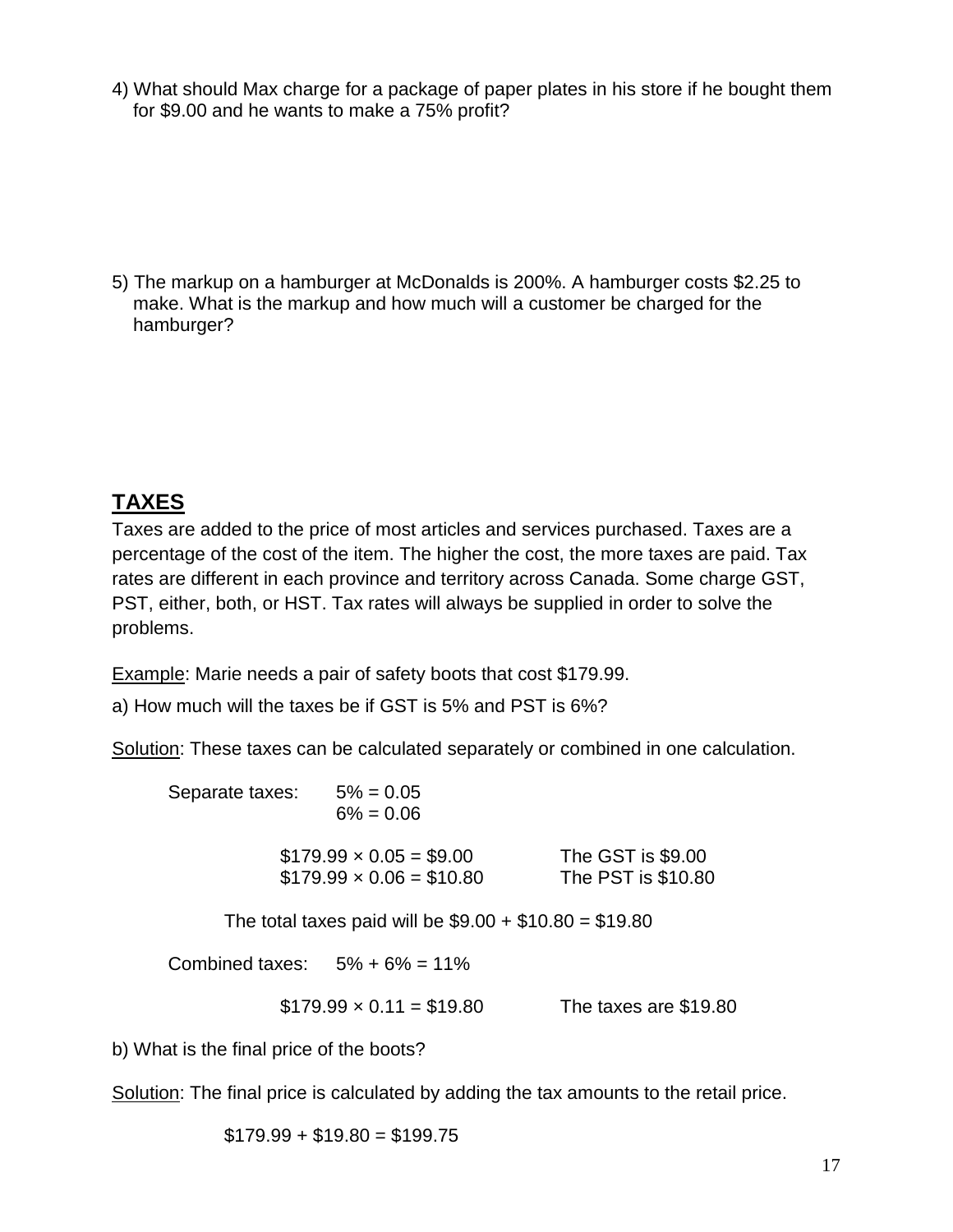### **ASSIGNMENT 13 – TAXES**

- 1) What would the taxes be for a jacket that is listed at \$99.95 in Nunavut, where the only tax is 5% GST?
- 2) Tara is buying a new car in Winnipeg, Manitoba for \$22 599. How much will each of the taxes be if the PST is 7% and the GST is 5%?
- 3) A return flight from Cranbrook, B.C. to Vancouver, B.C. costs \$372.00. How much will the taxes be if the HST is 12%? What will the total cost of the ticket, including these taxes?
- 4) Find the total cost of a washing machine that is sold for \$944.98 in Saskatchewan, where the PST is 6% and the GST is 5%.
- 5) A pair of jeans has a wholesale cost of \$30. The jeans are marked up by 125%. a) What is the dollar amount of the markup?
- b) What is the retail cost of these jeans?
- c) The tax rates are 5% GST and 6% PST. What are the taxes on the pair of jeans?
- d) What is the final cost, including taxes?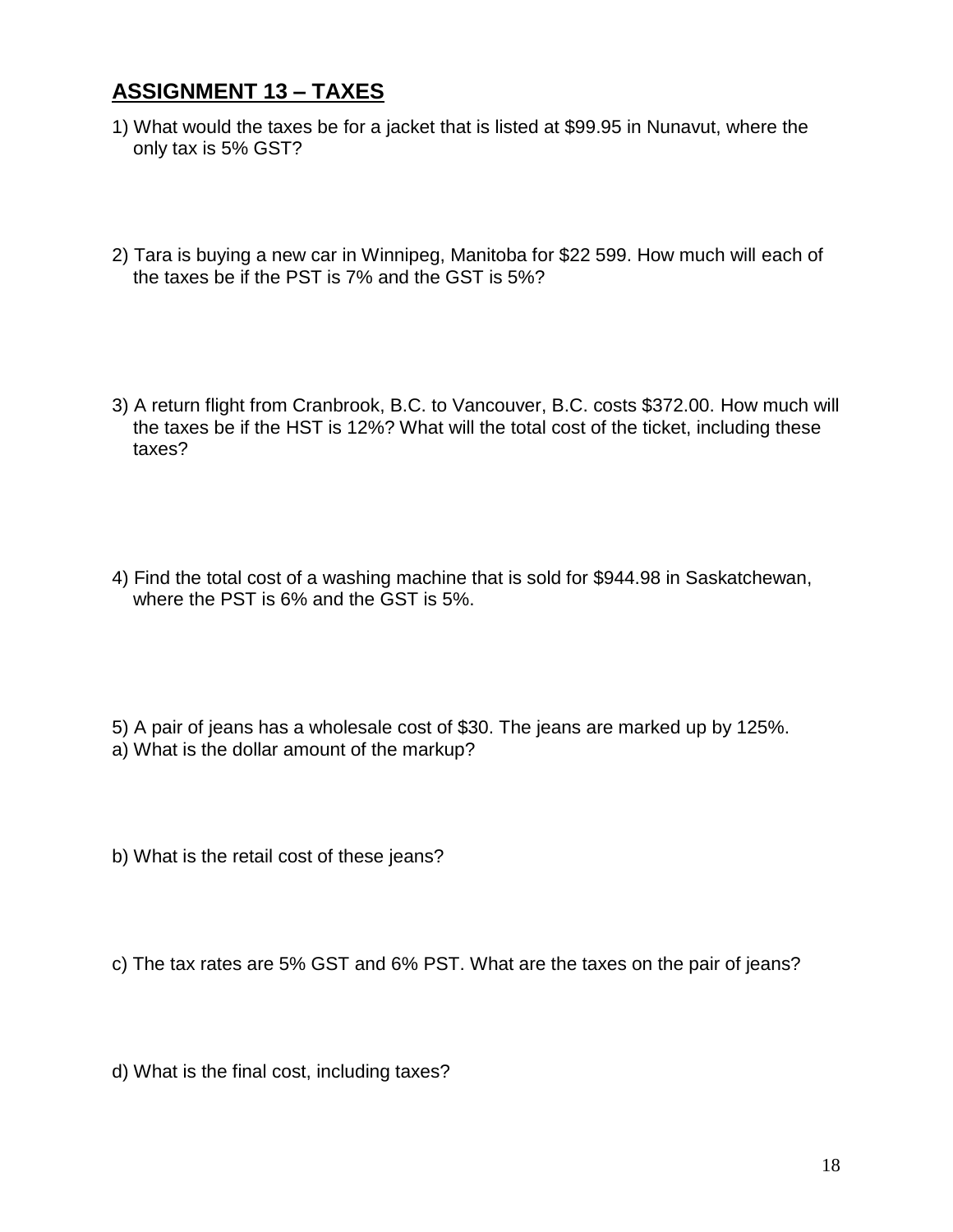5) The markup on a restaurant meal is 250%. A meal costs \$7.25 to produce. How much will the customer be charged, after the markup, and then 5% GST are applied?

### **SALE PRICES**

When you go shopping, you have seen signs that say things like "Up to 50% Off" and "Discounted Prices." These are **promotions**, activities that increase the awareness of a product or attract customers.

When working with sales or promotions, it is possible to find the discount – the amount saved – as well as the final price.

Example: Samantha is buying a new TV. She sees one marked \$675.95, on sale for 20% off. How much will Samantha save on her new TV?

Solution: The saving is 20% so find 20% of \$675.95.

 $20\% \div 100 = 0.20$  $0.20 \times $675.95 = $135.19$ Samantha will save \$135.19 on the TV.

# **ASSIGNMENT 14 – SALE PRICES**

- 1) Jordan is buying a computer listed at \$989.98. The computer is marked 30% off. What is the discount Jordan will receive?
- 2) Day-old goods at a bakery are sold at a discount of 60%. If the original price of a loaf of sweet bread was \$2.98, how much would you save by buying the day-old loaf?
- 3) If the sale price is 24% off, what will you save if you buy a sofa regularly priced at \$1999.97?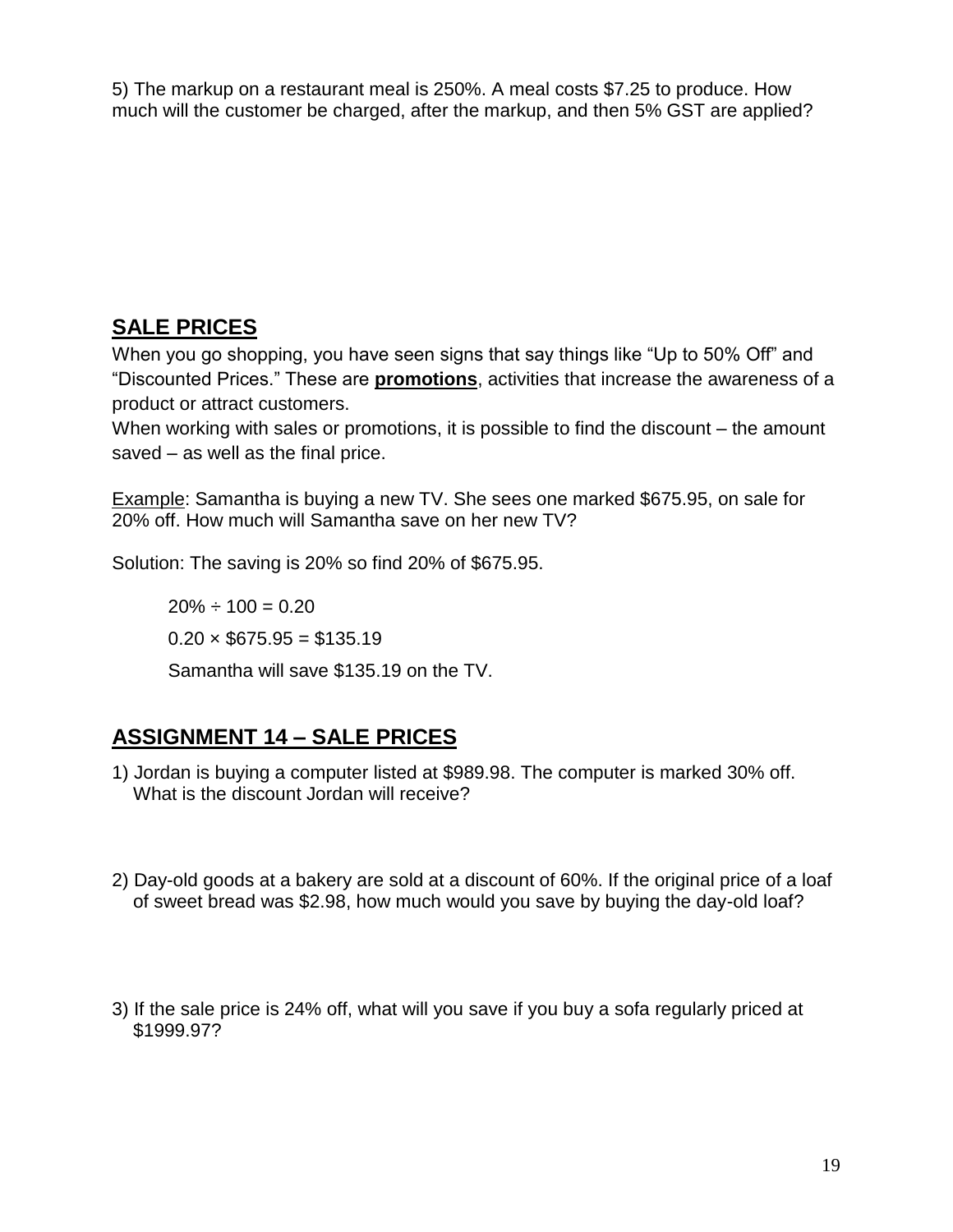#### **MORE SALE PRICES**

Once the discount is found for an item, the final price paid can be found easily by subtracting the discount from the original price.

Example: Samantha is buying a new TV. She sees one marked \$675.95, on sale for 20% off. What is the sale price of the TV?

Solution: The saving is 20% so find 20% of \$675.95. Then subtract this amount from the original price.

 $20\% \div 100 = 0.20$ 

 $0.20 \times$  \$675.95 = \$135.19

The discount is \$135.19.

The sale price of the TV is  $$675.95 - $135.19 = $540.76$ 

# **ASSIGNMENT 15 – MORE SALE PRICES**

- 1) Sarbijt charges \$24.95 for a haircut but gives students a discount of 30%. How much would a student have to pay for a haircut in this salon?
- 2) A can of paint costs \$59.95. There is a 20% reduction for contractors. How much money will a contractor save if she buys 5 cans of paint?
- 3) Chiu charges \$75.00 to paint a room, but if he paints 3 or more rooms, he gives a 15% discount on the whole job. How much will he charge if he paints 4 rooms in a house?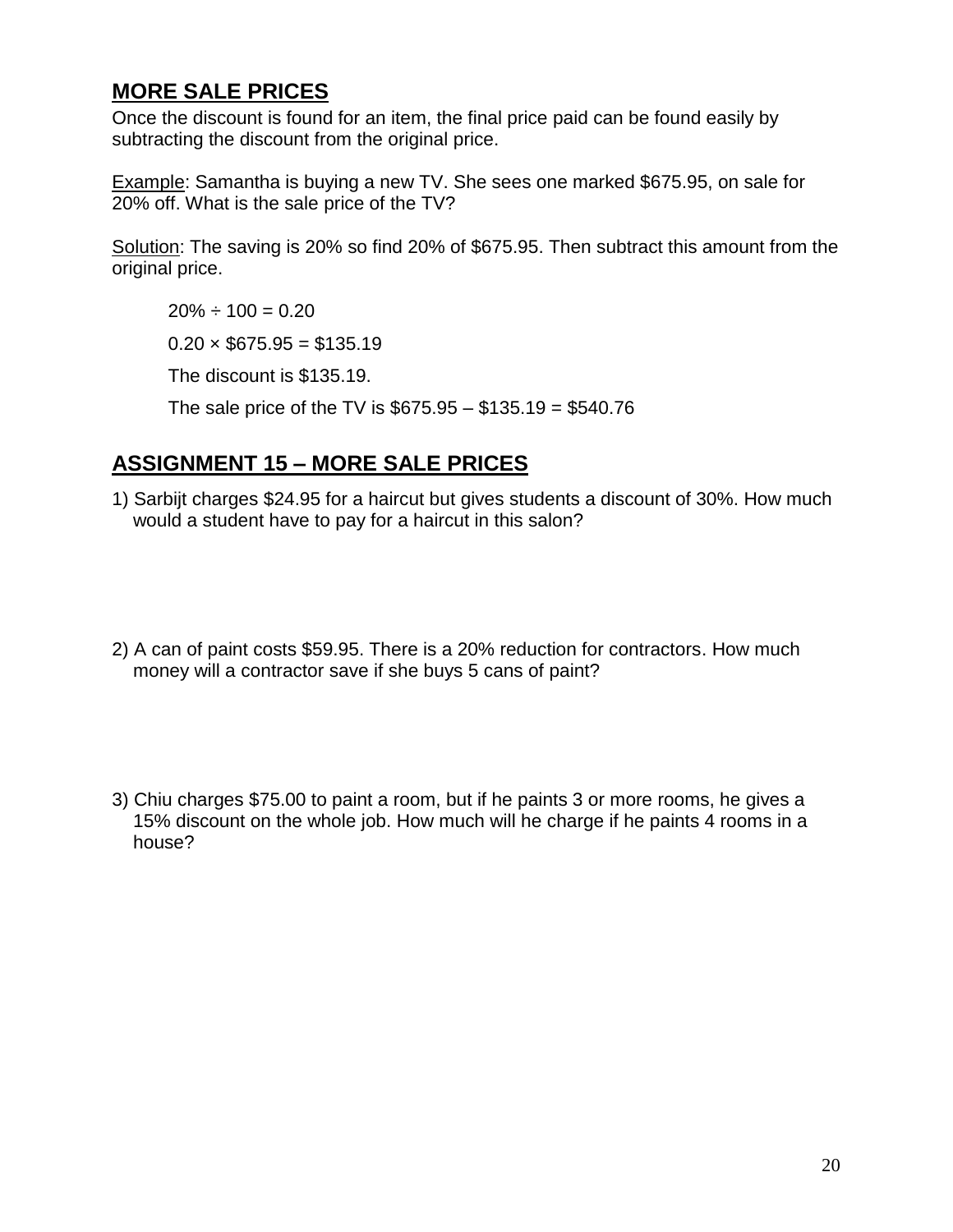### **SPECIAL SALE PRICES**

Often, consumers wish to know the discount rate as a percent. To calculate this, take the discount (in dollars) and divide it by the original cost (in dollars) and multiply by 100 to make the answer a percent.

Example: Bamboo baskets are regularly priced at \$19.98. They are on sale, advertised as "Buy one, get one at half price." What is the discount rate, as a percent (or percentage markdown)?

Solution: First, calculate the regular cost of 2 baskets.

 $$19.98 \times 2 = $39.96$ 

Next, calculate the savings on the second basket (half price).

 $$19.98 \div 2 = $9.99$ 

#### *Divide the savings by the regular price, and multiply by 100.*

 $$9.99 \div 39.96 \times 100 = 25\%$  The discount rate/percentage markdown is 25%.

Notice that this is the part (discount) divided by the original amount, times 100.

---------------------------------------------------------------------------------------------------------------

Up until this point, taxes have been ignored. But taxes usually must be added to the sale price to calculate the final cost.

NOTE: Remember that taxes are added only to the selling price, not the original price.

- Example: Samantha is buying a new TV. She sees one marked \$675.95, on sale for 20% off. What is the final price of the TV if she is charged 12% HST?
- Solution: The saving is 20% so find 20% of \$675.95. Then subtract this amount from the original price.

 $20\% \div 100 = 0.20$ 

 $0.20 \times $675.95 = $135.19$ 

The discount is \$135.19.

The sale price of the TV is \$675.95 – \$135.19 = \$540.76

The taxes are calculated on the sale price.

 $12\% \div 100 = 0.12$  $$540.76 \times 0.12 = $64.89$ 

The final price, including taxes, is  $$540.76 + $64.89 = $605.65$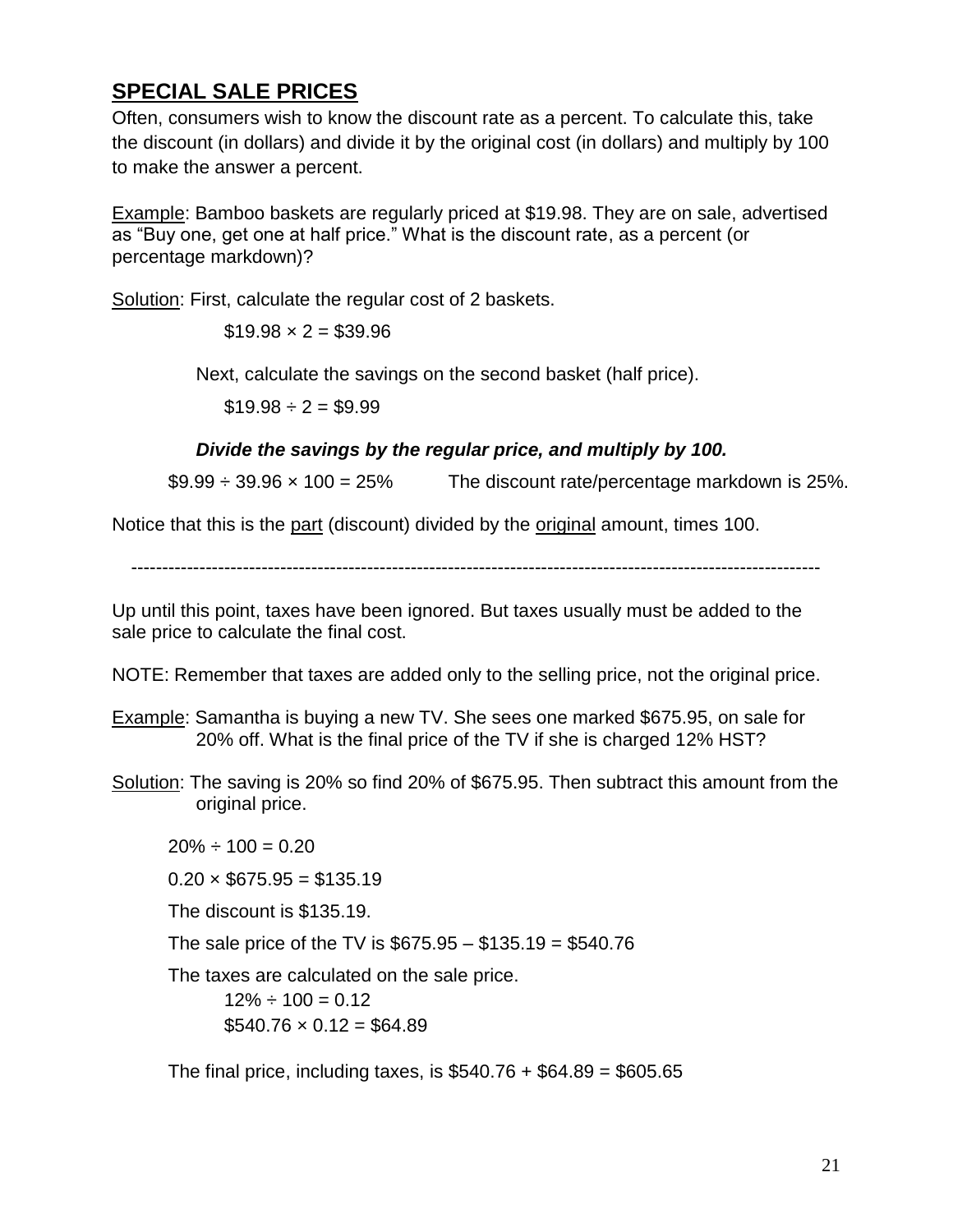#### **ASSIGNMENT 16 – SPECIAL SALE PRICES**

- 1) What is the percentage markdown if a \$175 item sells for \$150?
- 2) A store promotion advertises T-shirts as "Buy 4, Get 1 free." If one T-shirt costs \$15.97, what is the discount rate, as a percent?

3) Cameron needs to buy 6 computers. Each computer costs \$789.00. He is told that if he buys 5 computers, he will get the  $6<sup>th</sup>$  one free. What will be his percent saving compared to buying all 6 computers at the regular price?

4) Nicole wants to buy a coat that was originally priced at \$249.95. It is on sale at 25% off. How much will she pay in total if 5% GST and 6% PST are also charged?

5) Shelley is selling last year's frames for eye glasses in Whitehorse YT. The frames are on sale for 30% off. What will a customer pay for frames that were originally priced at \$149.00 if 5% GST is also charged?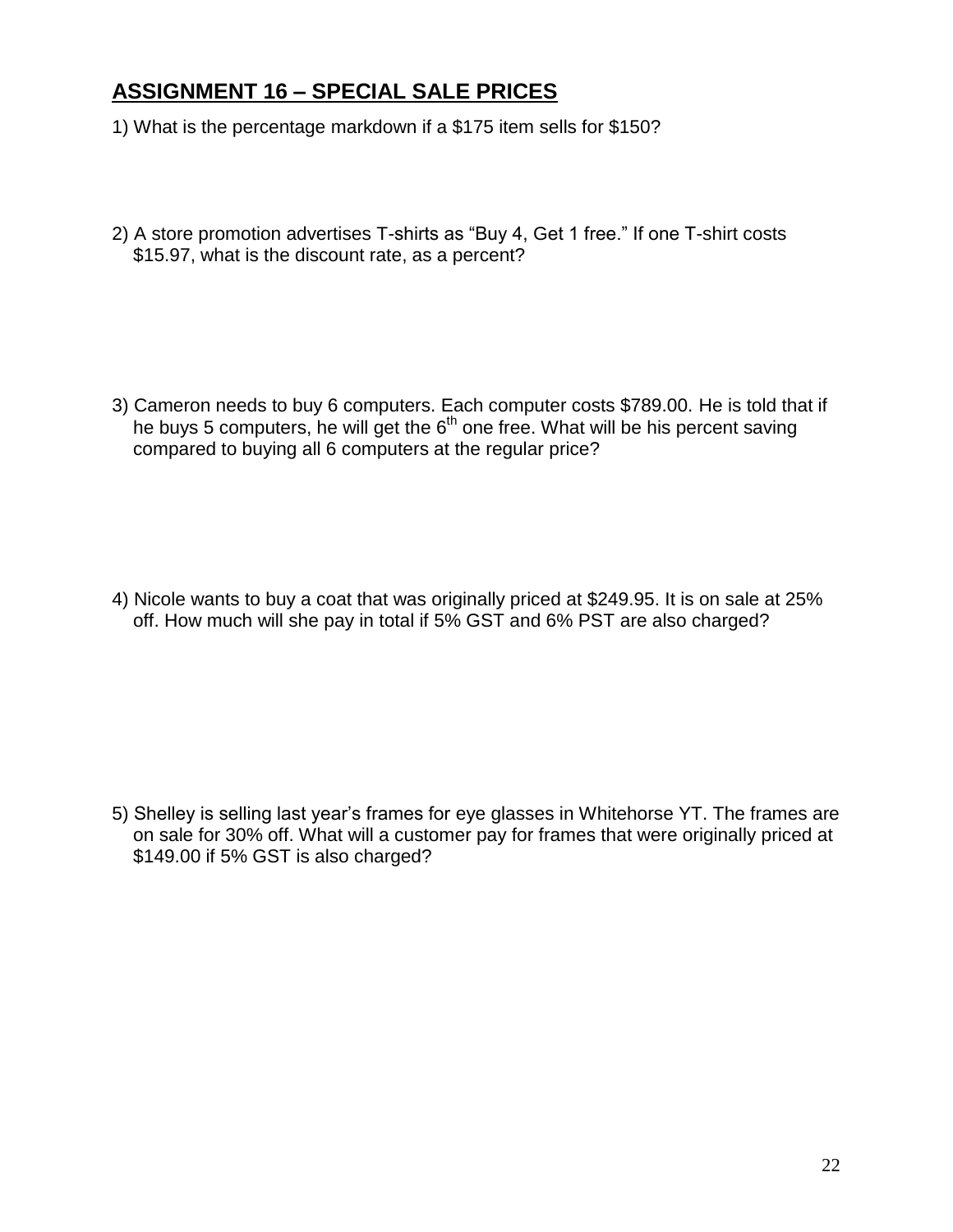- 6) Yasmin owns a kitchen and bathroom store. She is selling a kitchen sink at a reduction of 40% because it has a scratch. The original price was \$249.95.
- a) What is the discount on the sink?

b) What is the total saving to the customer including 5% GST and 8% PST?

c) Calculate the percentage of total savings.

# **CURRENCY EXCHANGE RATES**

Different countries use different currencies and/or monetary units. For example, both Canada and the United States use a currency called the dollar, but they are different dollars. It is important to consider exchange rates when travelling to different countries. An exchange rate is simply the price of one country's currency in terms of another country's currency. The exchange rate will always be given to you, either in a chart or as a value.

Example 1: Lucas needs to convert \$500 Canadian dollars (CAD) into American dollars (USD). If one Canadian dollar is worth 0.94192 of an American dollar, how many American dollars will Lucas receive?

Solution: To calculate this value, a proportion can be set up.

 $500$  $\overline{USD}$   $\overline{0.94192}$   $\overline{x}$  $x = 500 \times 0.94192 \div 1 = $470.96 \text{ USD}$ 

Example 2: One Thai baht is worth 0.023541 of a Canadian dollar. How many baths would a tourist in Thailand receive for \$200 CAD?

Solution: To calculate this value, a proportion can be set up.

baht  $\frac{1}{x} = x$ CAD 0.023541 \$200

 $x = 200 \times 1 \div 0.023541 = 8495.92$  bahts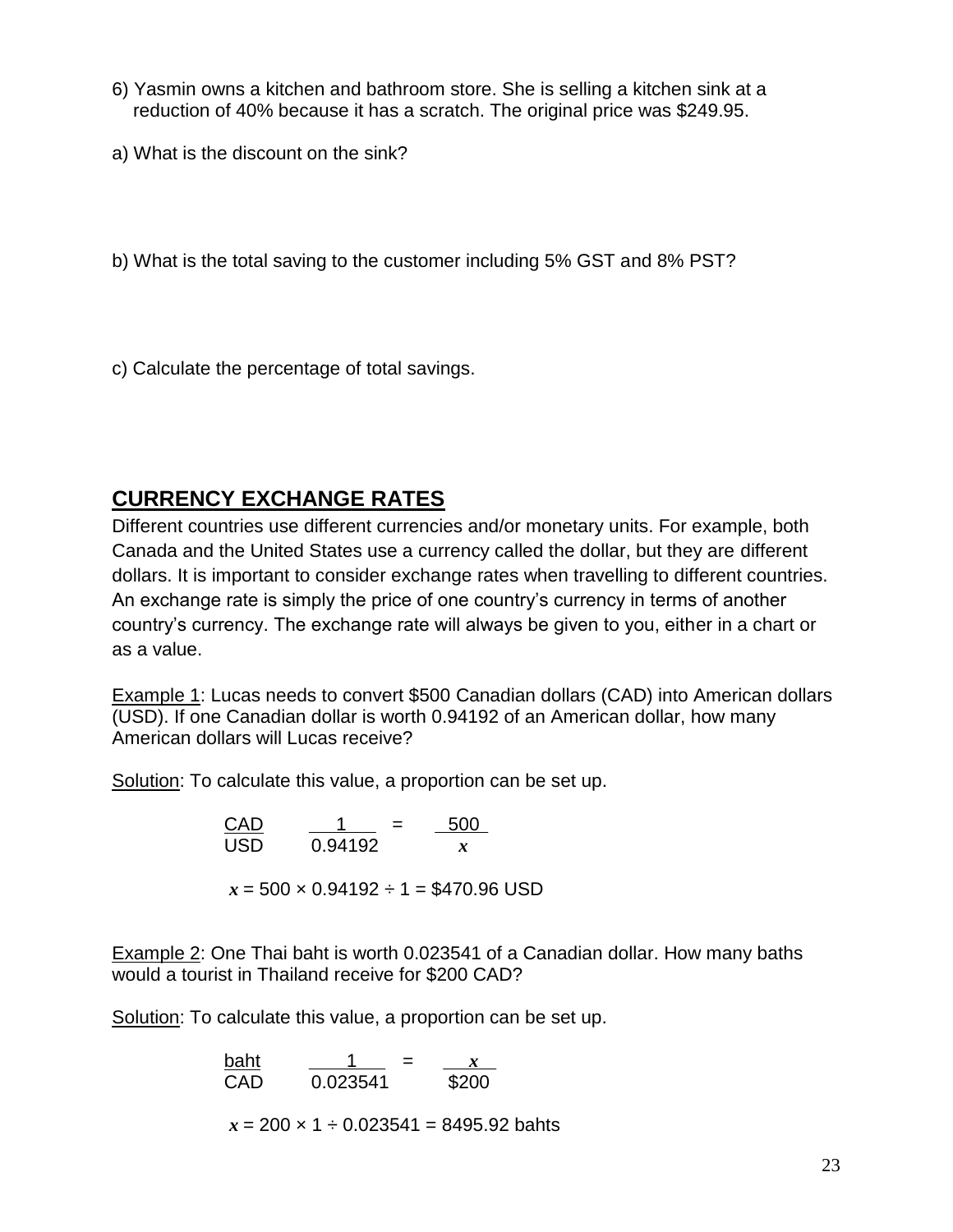### **ASSIGNMENT 17 – CURRENCY EXCHANGE RATES**

- 1) Using the exchange rates given, calculate what each foreign currency is worth in Canadian dollars.
- a) 4000 Danish kroner when  $1 \text{ kr} = 0.221778 \text{ CAD}$

b) 2200 Euros when 1 €= 1.644814 CAD

- c) 25 000 Chinese yuan when  $1 \times = 0.133451$  CAD
- 2) If one Canadian dollar (CAD) is worth 0.5911 British pounds sterling (£), calculate how many pounds sterling you would get for \$200 CAD.

3) Ray purchased some auto parts from Hungary. If the exchange rate is 1 CAD to 180.0779 Hungarian forints (Ft), how many forints will he receive for his \$500 CAD?

- 4) Using the exchange rates given, calculate how much foreign currency you would receive for \$200 CAD.
- a) \$1 CAD = 1.72904 Brazilian reals
- b)  $$1$  CAD = 8.71137 Moroccan dirhams
- c) \$1 CAD = 3.19889 Polish zloty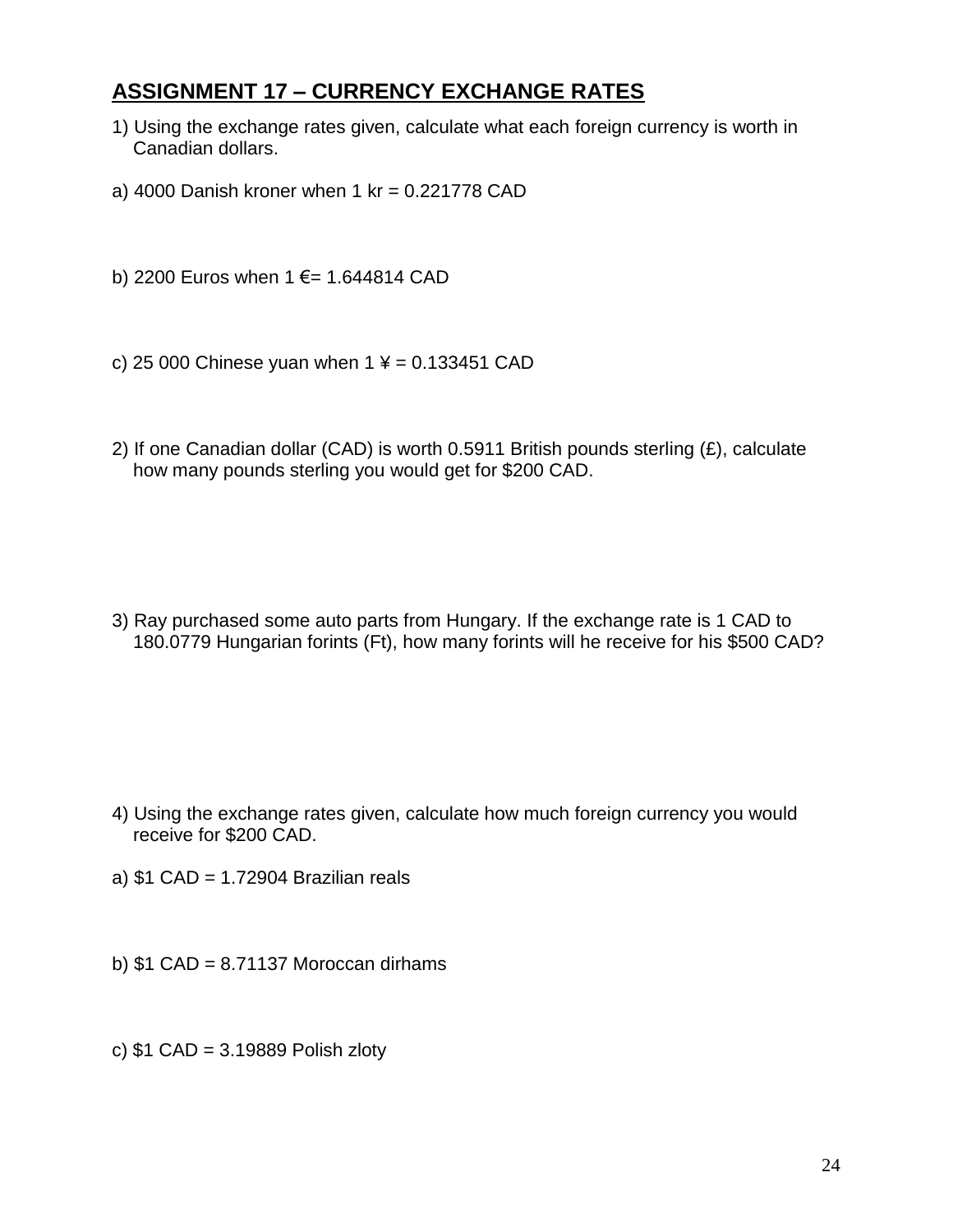5) On a particular day, the exchange rate for converting a Canadian dollar to Euros is 0.7180. How many Euros would you get for \$300 CAD?

### **MORE CURRENCY EXCHANGE RATES**

Exchange rates change from day to day and from one currency to another. Exchanges set a **buying rate** and a **selling rate** for each currency, and these rates are different from each other. The buying rate is the rate that a bank will buy a currency from you while the selling rate is the rate at which the bank will sell a currency to you. It is important to always think about what the bank is doing in currency exchanges, not what the customer is doing!

Example: On a given day, the bank selling rate of the Swiss franc compared to the Canadian dollar is 1.0501, and the buying rate is 1.0213.

a) How many Swiss francs would Anne receive for \$400 CAD?

b) If Anne sold the Swiss francs back to the bank on the same day, how much would she receive?

c) Why is there a difference, and how much is the difference?

Solutions: a) The bank is selling Swiss francs to Anne so use the selling rate of 1 Swiss franc costs 1.0501 CAD dollar.

> $\frac{\text{SFr}}{\text{CAD}}$   $\frac{1}{1.0501}$  =  $\frac{x}{\$400}$ CAD 1.0501

 $x = 400 \times 1 \div 1.0501 = 380.92$  francs

b) The bank buys the Swiss francs back at a buying rate of 1 Swiss franc paying out \$1.0213 CAD dollar.

 $SFr$   $1$   $=$   $380.92 SFr$ CAD 1.0213 *x*

*x* = 380.92 × 1.0213 ÷ 1 = 389.03 CAD

c) There is a difference because the selling rate is always higher than the buying rate in order for the bank to make a profit!

The difference is \$400 - \$389.03 = \$10.97 It cost Anne \$10.97 to make these transactions.